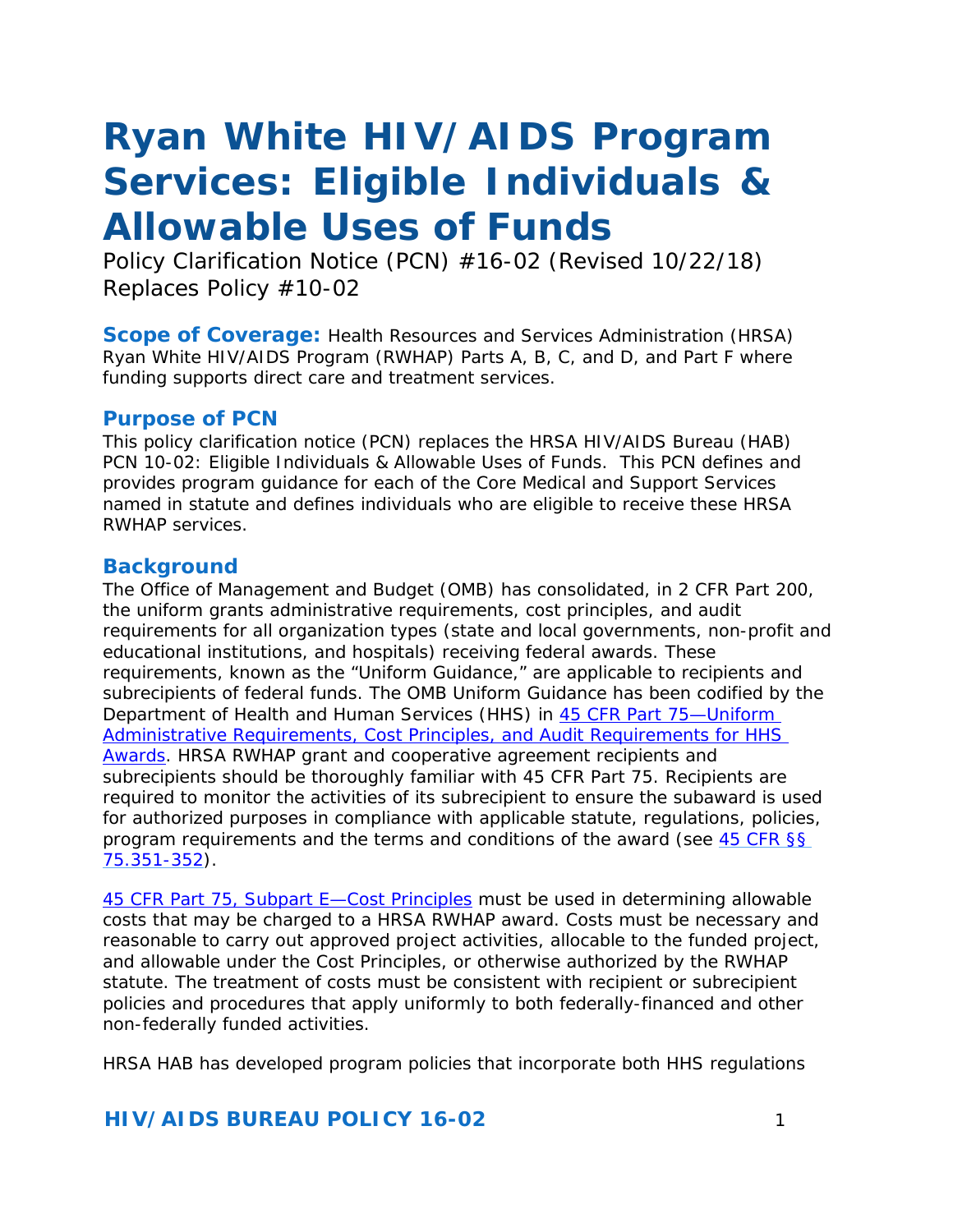and program specific requirements set forth in the RWHAP statute. Recipients, planning bodies, and others are advised that independent auditors, auditors from the HHS' Office of the Inspector General, and auditors from the U.S. Government Accountability Office may assess and publicly report the extent to which an HRSA RWHAP award is being administered in a manner consistent with statute, regulation and program policies, such as these, and compliant with legislative and programmatic policies. Recipients can expect fiscal and programmatic oversight through HRSA monitoring and review of budgets, work plans, and subrecipient agreements. HRSA HAB is able to provide technical assistance to recipients and planning bodies, where assistance with compliance is needed.

Recipients are reminded that it is their responsibility to be fully cognizant of limitations on uses of funds as outlined in statute, 45 CFR Part 75, the [HHS Grants](http://www.hrsa.gov/grants/hhsgrantspolicy.pdf) [Policy Statement,](http://www.hrsa.gov/grants/hhsgrantspolicy.pdf) and applicable HRSA HAB PCNs. In the case of services being supported in violation of statute, regulation or programmatic policy, the use of RWHAP funds for such costs must be ceased immediately and recipients may be required to return already-spent funds to the Federal Government. Recipients who unknowingly continue such support are also liable for such expenditures.

## **Further Guidance on Eligible Individuals and Allowable Uses of Ryan White HIV/AIDS Program Funds**

The RWHAP statute, codified at title XXVI of the Public Health Service Act, stipulates that "funds received...will not be utilized to make payments for any item or service to the extent that payment has been made, or can reasonably be expected to be made under...an insurance policy, or under any Federal or State health benefits program" and other specified payment sources.<sup>1</sup> At the individual client-level, this means recipients must assure that funded subrecipients make reasonable efforts to secure non-RWHAP funds whenever possible for services to eligible clients. In support of this intent, it is an appropriate use of HRSA RWHAP funds to provide case management (medical or non-medical) or other services that, as a central function, ensure that eligibility for other funding sources is vigorously and consistently pursued (e.g., Medicaid, Children's Health Insurance Program (CHIP), Medicare, or State-funded HIV programs, and/or private sector funding, including private insurance).

In every instance, HRSA HAB expects that services supported with HRSA RWHAP funds will (1) fall within the legislatively-defined range of services, (2) as appropriate, within Part A, have been identified as a local priority by the HIV Health Services Planning Council/Body, and (3) in the case of allocation decisions made by a Part B State/Territory or by a local or regional consortium, meet documented needs and contribute to the establishment of a continuum of care.

HRSA RWHAP funds are intended to support only the HIV-related needs of

l

<span id="page-1-0"></span><sup>1</sup> *See* sections 2605(a)(6), 2617(b)(7)(F), 2664(f)(1), and 2671(i) of the Public Health Service Act.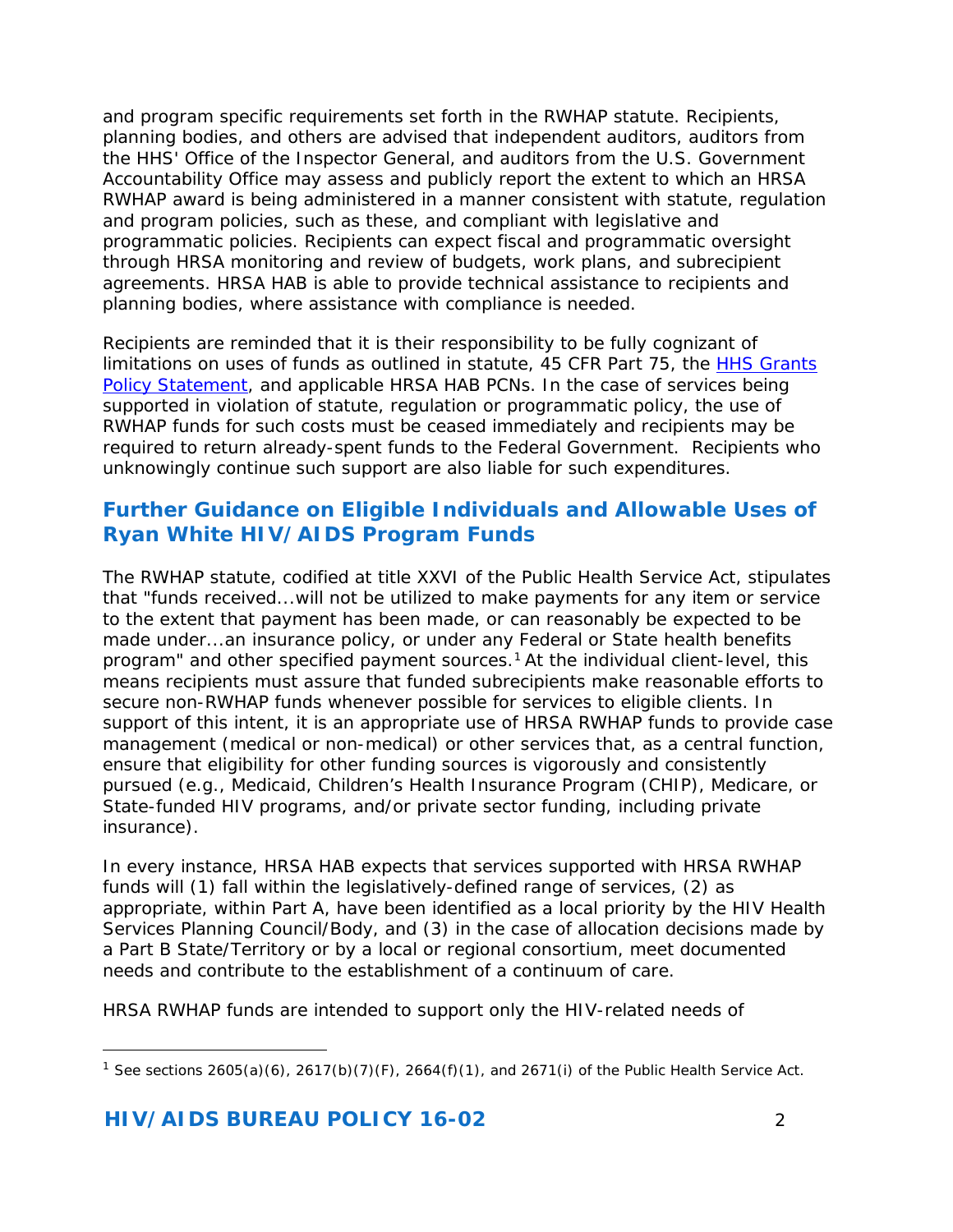eligible individuals. Recipients and subrecipients must be able to make an explicit connection between any service supported with HRSA RWHAP funds and the intended client's HIV care and treatment, or care-giving relationship to a person living with HIV (PLWH).

#### **Eligible Individuals:**

The principal intent of the RWHAP statute is to provide services to PLWH, including those whose illness has progressed to the point of clinically defined AIDS. When setting and implementing priorities for the allocation of funds, recipients, Part A Planning Councils, community planning bodies, and Part B funded consortia may optionally define eligibility for certain services more precisely, but they may NOT broaden the definition of who is eligible for services. HRSA HAB expects all HRSA RWHAP recipients to establish and monitor procedures to ensure that all funded providers verify and document client eligibility.

Affected individuals (people not identified with HIV) may be eligible for HRSA RWHAP services in limited situations, but these services for affected individuals must always benefit PLWH. Funds awarded under the HRSA RWHAP may be used for services to individuals affected by HIV only in the circumstances described below:

- a. The primary purpose of the service is to enable the affected individual to participate in the care of a PLWH. Examples include caregiver training for in-home medical or support service; psychosocial support services, such as caregiver support groups; and/or respite care services that assist affected individuals with the stresses of providing daily care for a PLWH.
- b. The service directly enables a PLWH to receive needed medical or support services by removing an identified barrier to care. Examples include payment of a HRSA RWHAP client's portion of a family health insurance policy premium to ensure continuity of insurance coverage that client, or childcare for the client's children while they receive HIV-related medical care or support services.
- c. The service promotes family stability for coping with the unique challenges posed by HIV. Examples include psychosocial support services, including mental health services funded by RWHAP Part D only, that focus on equipping affected family members, and caregivers to manage the stress and loss associated with HIV.
- d. Services to affected individuals that meet these criteria may not continue subsequent to the death of the family member who was living with HIV.

#### Unallowable Costs:

HRSA RWHAP funds may not be used to make cash payments to intended clients of HRSA RWHAP-funded services. This prohibition includes cash incentives and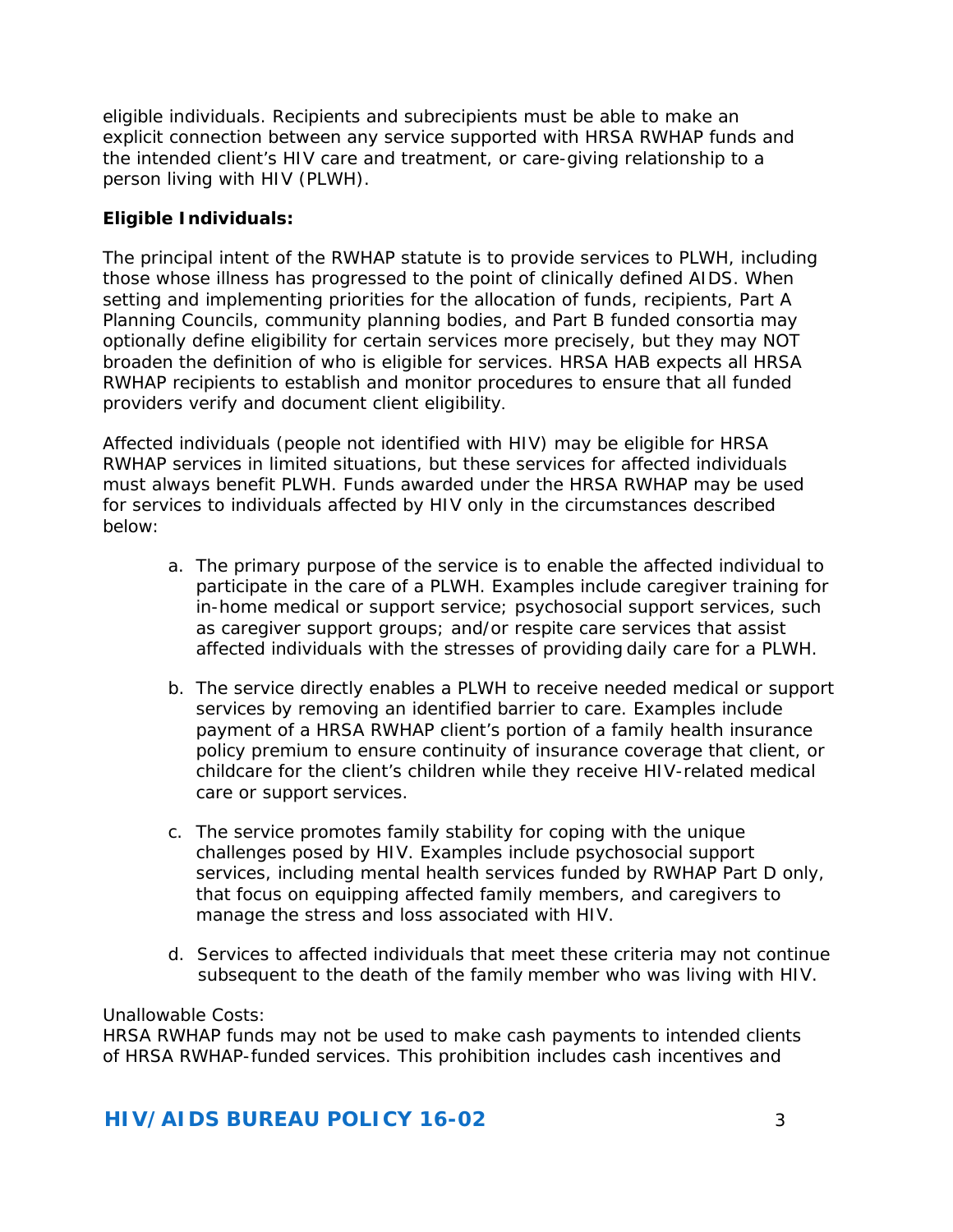<span id="page-3-0"></span>cash intended as payment for HRSA RWHAP core medical and support services. Where direct provision of the service is not possible or effective, store gift cards,<sup>2</sup> vouchers, coupons, or tickets that can be exchanged for a specific service or commodity (e.g., food or transportation) must be used.

HRSA RWHAP recipients are advised to administer voucher and store gift card programs in a manner which assures that vouchers and store gift cards cannot be exchanged for cash or used for anything other than the allowable goods or services, and that systems are in place to account for disbursed vouchers and store gift cards.<sup>[3](#page-3-2)</sup>

Other unallowable costs include:

- Clothing
- Employment and Employment-Readiness Services, except in limited, specified instances (e.g., Non-Medical Case Management Services or Rehabilitation Services)
- Funeral and Burial Expenses
- Property Taxes
- Pre-Exposure Prophylaxis (PrEP)
- non-occupational Post-Exposure Prophylaxis (nPEP)
- Materials, designed to promote or encourage, directly, intravenous drug use or sexual activity, whether homosexual or heterosexual
- International travel
- The purchase or improvement of land
- The purchase, construction, or permanent improvement of any building or other facility

#### Allowable Costs:

The following service categories are allowable uses of HRSA RWHAP funds. The HRSA RWHAP recipient, along with respective planning bodies, will make the final decision regarding the specific services to be funded under their grant or cooperative agreement. As with all other allowable costs, HRSA RWHAP recipients are responsible for applicable accounting and reporting on the use of HRSA RWHAP funds.

# **Service Category Descriptions and Program Guidance**

The following provides both a description of covered service categories and program guidance for HRSA RWHAP Part recipient implementation. These service category descriptions apply to the entire HRSA RWHAP. However, for some services, the

<span id="page-3-1"></span><sup>1</sup> <sup>2</sup> Store gift cards that can be redeemed at one merchant or an affiliated group of merchants for specific goods or services that further the goals and objectives of the HRSA RWHAP are allowable as incentives for eligible program participants.

<span id="page-3-2"></span><sup>&</sup>lt;sup>3</sup> General-use prepaid cards are considered "cash equivalent" and are therefore unallowable. Such cards generally bear the logo of a payment network, such as Visa, MasterCard, or American Express, and are accepted by any merchant that accepts those credit or debit cards as payment. Gift cards that are cobranded with the logo of a payment network and the logo of a merchant or affiliated group of merchants are general-use prepaid cards, not store gift cards, and therefore are unallowable.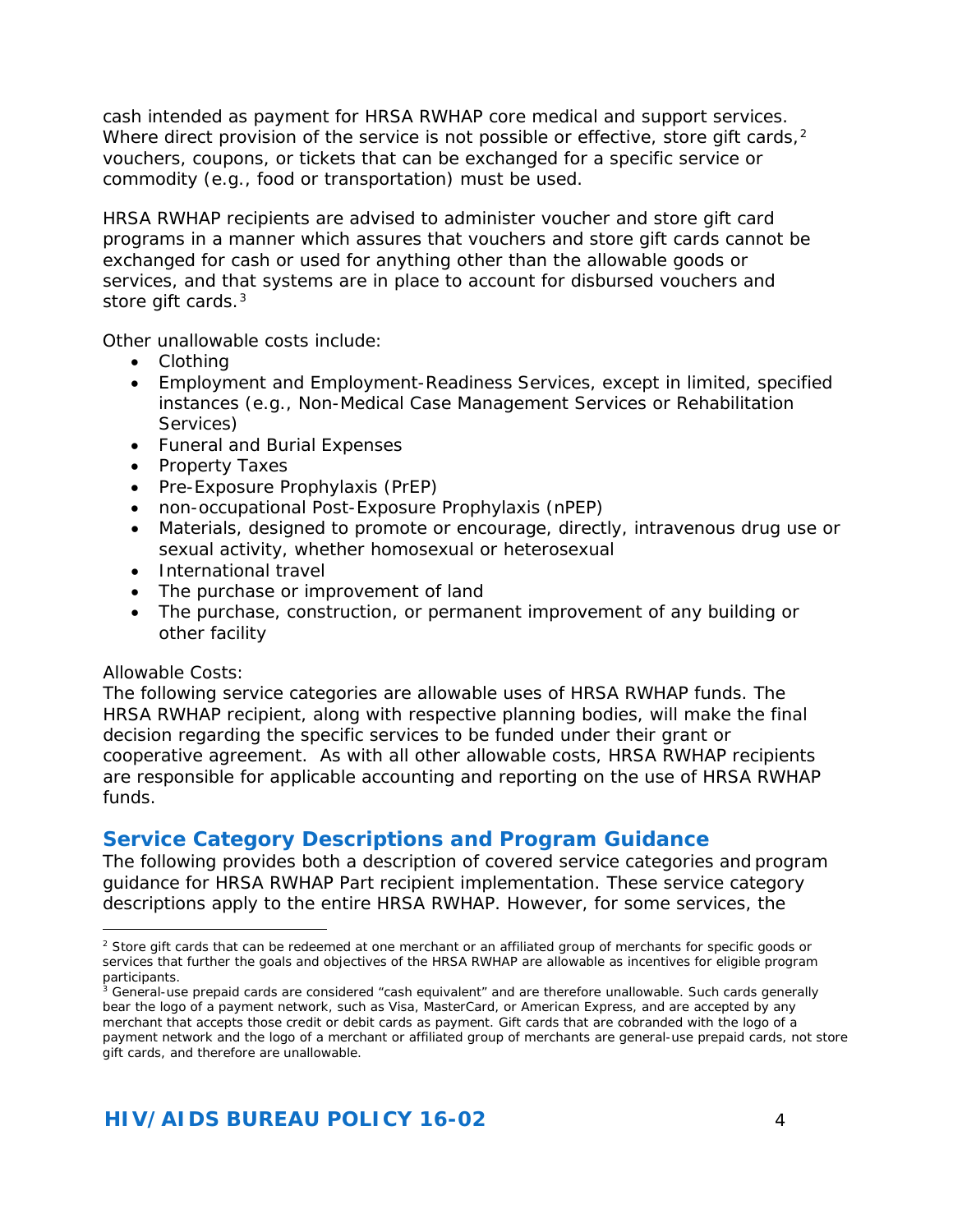HRSA RWHAP Parts (i.e., A, B, C, and D) must determine what is feasible and justifiable with limited resources. There is no expectation that a HRSA RWHAP Part recipient would provide all services, but recipients and planning bodies are expected to coordinate service delivery across Parts to ensure that the entire jurisdiction/service area has access to services based on needs assessment.

The following core medical and support service categories are important to assist in the diagnosis of HIV infection, linkage to and entry into care for PLWH, retention in care, and the provision of HIV care and treatment. HRSA RWHAP recipients are encouraged to consider all methods or means by which they can provide services, including use of technology (e.g., telehealth). To be an allowable cost under the HRSA RWHAP, all services must:

- Relate to HIV diagnosis, care and support,
- Adhere to established HIV clinical practice standards consistent with U.S. Department of Health and Human Services' Clinical Guidelines for the Treatment of HIV[4](#page-4-0) and other related or pertinent clinical guidelines, and
- Comply with state and local regulations, and provided by licensed or authorized providers, as applicable.

Recipients are required to work toward the development and adoption of service standards for all HRSA RWHAP-funded services to ensure consistent quality care is provided to all HRSA RWHAP-eligible clients. Service standards establish the minimal level of service or care that a HRSA RWHAP funded agency or provider may offer within a state, territory or jurisdiction. Service standards related to HRSA RWHAP Core Medical Services must be consistent with U.S. Department of Health and Human Services' Clinical Guidelines for the Treatment of HIV, as well as other pertinent clinical and professional standards. Service standards related to HRSA RWHAP Support Services may be developed using evidence-based or evidenceinformed best practices, the most recent HRSA RWHAP Parts A and B National Monitoring Standards, and guidelines developed by the state and local government.

HRSA RWHAP recipients should also be familiar with implementation guidance HRSA HAB provides in program manuals, monitoring standards, and other recipient resources.

HRSA RWHAP clients must meet income and other eligibility criteria as established by HRSA RWHAP Part A, B, C, or D recipients.

# **RWHAP Core Medical Services**

[AIDS Drug Assistance Program Treatments](#page-7-0) 

<span id="page-4-0"></span><sup>1</sup> <sup>4</sup> <https://aidsinfo.nih.gov/guidelines>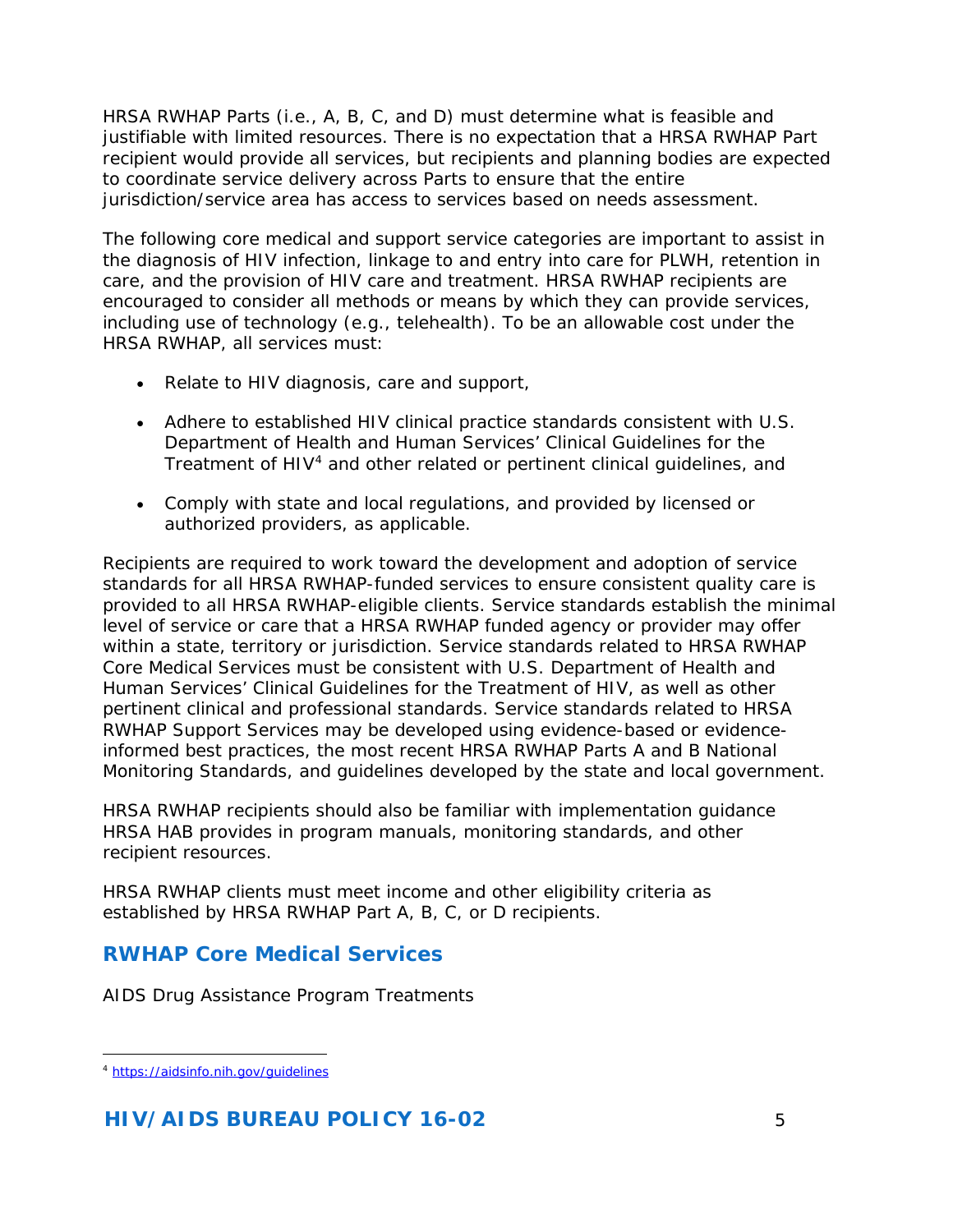[AIDS Pharmaceutical Assistance](#page-7-1) [Early Intervention Services \(EIS\)](#page-9-0) [Health Insurance Premium and Cost Sharing Assistance for Low-Income Individuals](#page-10-0)  [Home and Community-Based Health Services](#page-10-1) [Home Health Care](#page-11-0)  [Hospice](#page-17-0) [Medical Case Management, including Treatment Adherence Services](#page-12-0) [Medical Nutrition Therapy](#page-13-0) [Mental Health Services](#page-14-0) [Oral Health Care](#page-14-1) [Outpatient/Ambulatory Health Services](#page-14-2) [Substance Abuse Outpatient Care](#page-15-0) **RWHAP Support Services** [Child Care Services](#page-16-0) [Emergency Financial Assistance](#page-16-1)  [Food Bank/Home Delivered Meals](#page-16-2) [Health Education/Risk Reduction](#page-17-1)  [Housing](#page-17-0) [Legal Services](#page-18-0) [Linguistic Services](#page-18-1) [Medical Transportation](#page-18-2) [Non-Medical Case Management Services](#page-19-0)  [Other Professional Services](#page-20-0) [Outreach Services](#page-21-0) [Permanency Planning](#page-22-0)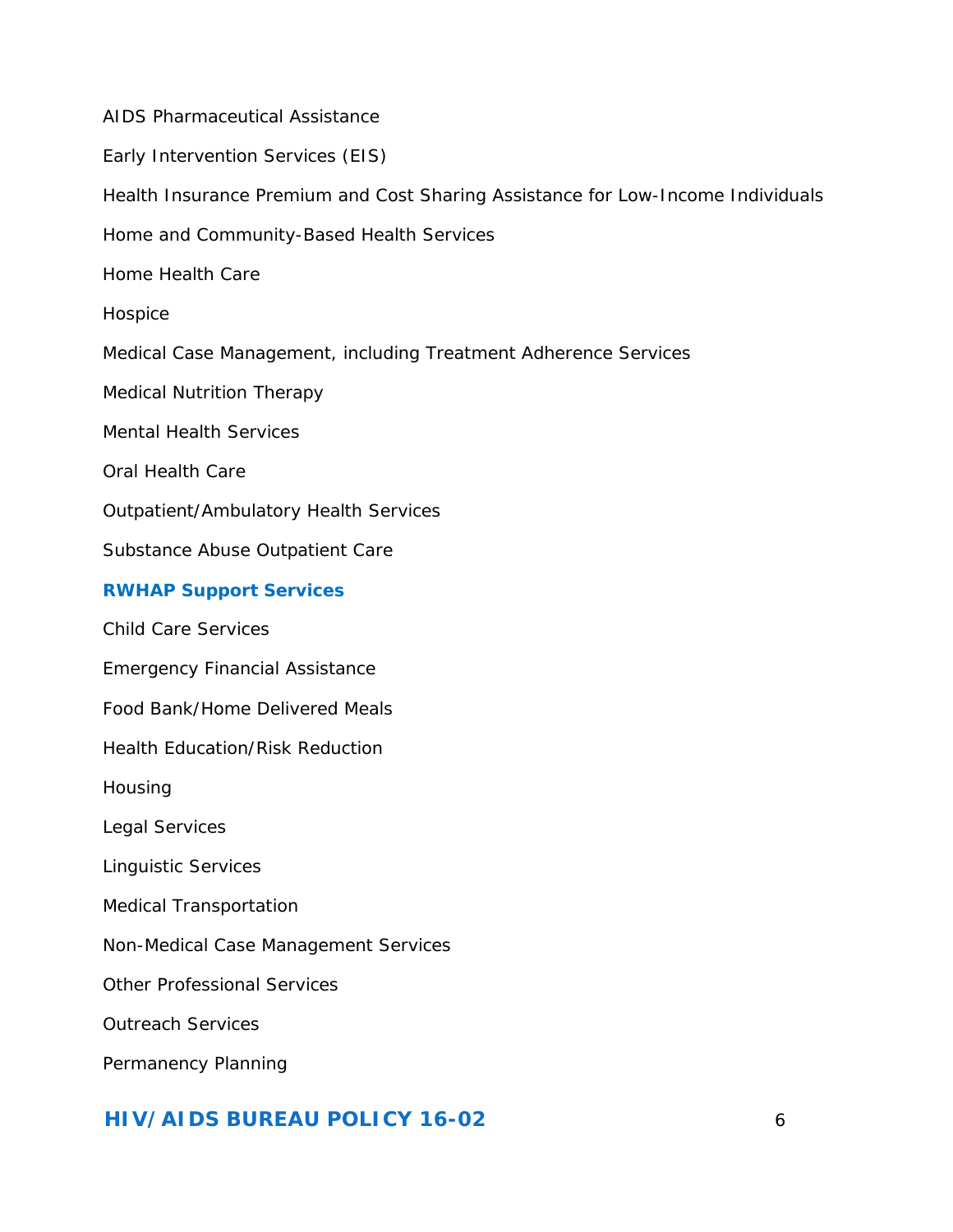[Psychosocial Support Services](#page-22-1)

[Referral for Health Care and Support Services](#page-23-0)

[Rehabilitation Services](#page-22-2)

[Respite Care](#page-23-1)

[Substance Abuse Services \(residential\)](#page-24-0)

#### **Effective Date**

This PCN is effective for HRSA RWHAP Parts A, B, C, D, and F awards issued on or after October 1, 2016. This includes competing continuations, new awards, and non- competing continuations.

#### **Summary of Changes**

**August 18, 2016** –Updated *Housing Service* category by removing the prohibition on HRSA RWHAP Part C recipients to use HRSA RWHAP funds for this service.

**December 12, 2016** – 1) Updated *Health Insurance Premium and Cost Sharing Assistance for Low-Income Individuals* service category by including standalone dental insurance as an allowable cost; 2) Updated *Substance Abuse Services (residential)* service category by removing the prohibition on HRSA RWHAP Parts C and D recipients to use HRSA RWHAP funds for this service; 3) Updated *Medical Transportation* service category by providing clarification on provider transportation; 4) Updated *AIDS Drug Assistance Program Treatments* service category by adding additional program guidance; and 5) Reorganized the service categories alphabetically and provided hyperlinks in the Appendix.

**October, 22, 2018** – updated to provide additional clarifications in the following service categories:

Core Medical Services: *AIDS Drug Assistance Program Treatments; AIDS Pharmaceutical Assistance; Health Insurance Premium and Cost Sharing Assistance for Low-income People Living with HIV; and Outpatient/Ambulatory Health Services* 

Support Services: *Emergency Financial Assistance; Housing; Non-Medical Case Management; Outreach; and Rehabilitation Services*.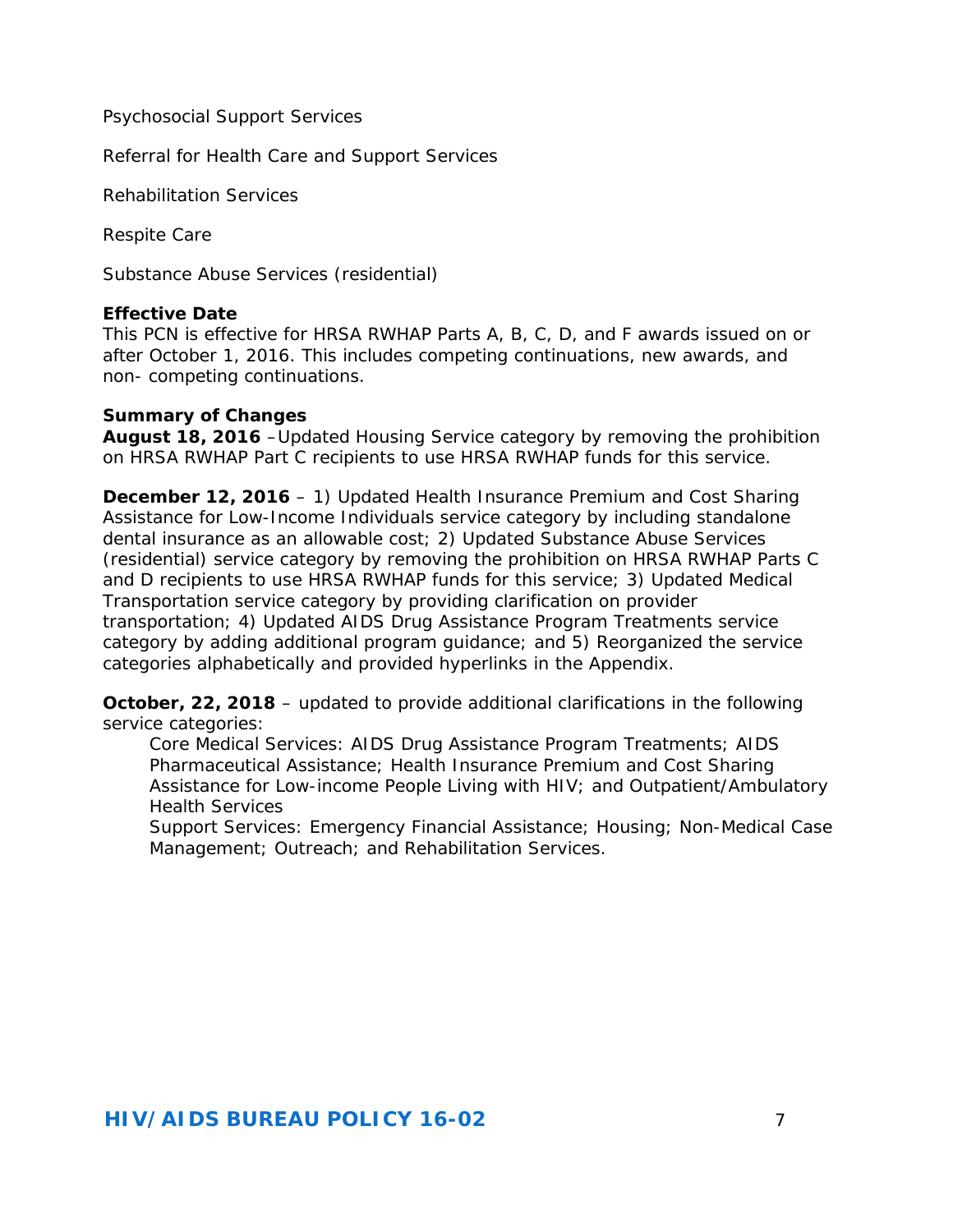# **Appendix**

# *RWHAP Legislation: Core Medical Services*

## <span id="page-7-0"></span>**AIDS Drug Assistance Program Treatments**

#### *Description:*

The AIDS Drug Assistance Program (ADAP) is a state-administered program authorized under RWHAP Part B to provide U.S. Food and Drug Administration (FDA) approved medications to low-income clients living with HIV who have no coverage or limited health care coverage. HRSA RWHAP ADAP formularies must include at least one FDA-approved medicine in each drug class of core antiretroviral medicines from the U.S. Department of Health and Human Services' Clinical Guidelines for the Treatment of HIV.<sup>[5](#page-7-2)</sup> HRSA RWHAP ADAPs can also provide access to medications by using program funds to purchase health care coverage and through medication cost sharing for eligible clients. HRSA RWHAP ADAPs must assess and compare the aggregate cost of paying for the health care coverage versus paying for the full cost of medications to ensure that purchasing health care coverage is cost effective in the aggregate. HRSA RWHAP ADAPs may use a limited amount of program funds for activities that enhance access to, adherence to, and monitoring of antiretroviral therapy with prior approval.

#### *Program Guidance:*

HRSA RWHAP Parts A, C and D recipients may contribute RWHAP funds to the RWHAP Part B ADAP for the purchase of medication and/or health care coverage and medication cost sharing for ADAP-eligible clients.

*See* PCN 07-03: [The Use of Ryan White HIV/AIDS Program, Part B AIDS Drug](http://hab.hrsa.gov/manageyourgrant/files/useadapaccesspn0703.pdf)  [Assistance Program \(ADAP\) Funds for Access, Adherence, and Monitoring Services](http://hab.hrsa.gov/manageyourgrant/files/useadapaccesspn0703.pdf)

See PCN 18-01: Clarifications Regarding the use of Ryan White HIV/AIDS Program [Funds for Health Care Coverage Premium and Cost Sharing Assistance](https://hab.hrsa.gov/sites/default/files/hab/program-grants-management/18-01-use-of-rwhap-funds-for-premium-and-cost-sharing-assistance.pdf)

*See also* AIDS Pharmaceutical Assistance and Emergency Financial Assistance

## <span id="page-7-1"></span>**AIDS Pharmaceutical Assistance**

#### *Description:*

AIDS Pharmaceutical Assistance may be provided through one of two programs, based on HRSA RWHAP Part funding.

1. A Local Pharmaceutical Assistance Program (LPAP) is operated by a HRSA RWHAP Part A or B (non-ADAP) recipient or subrecipient as a supplemental means of providing ongoing medication assistance when an HRSA RWHAP ADAP

<span id="page-7-2"></span>l <sup>5</sup> <https://aidsinfo.nih.gov/guidelines>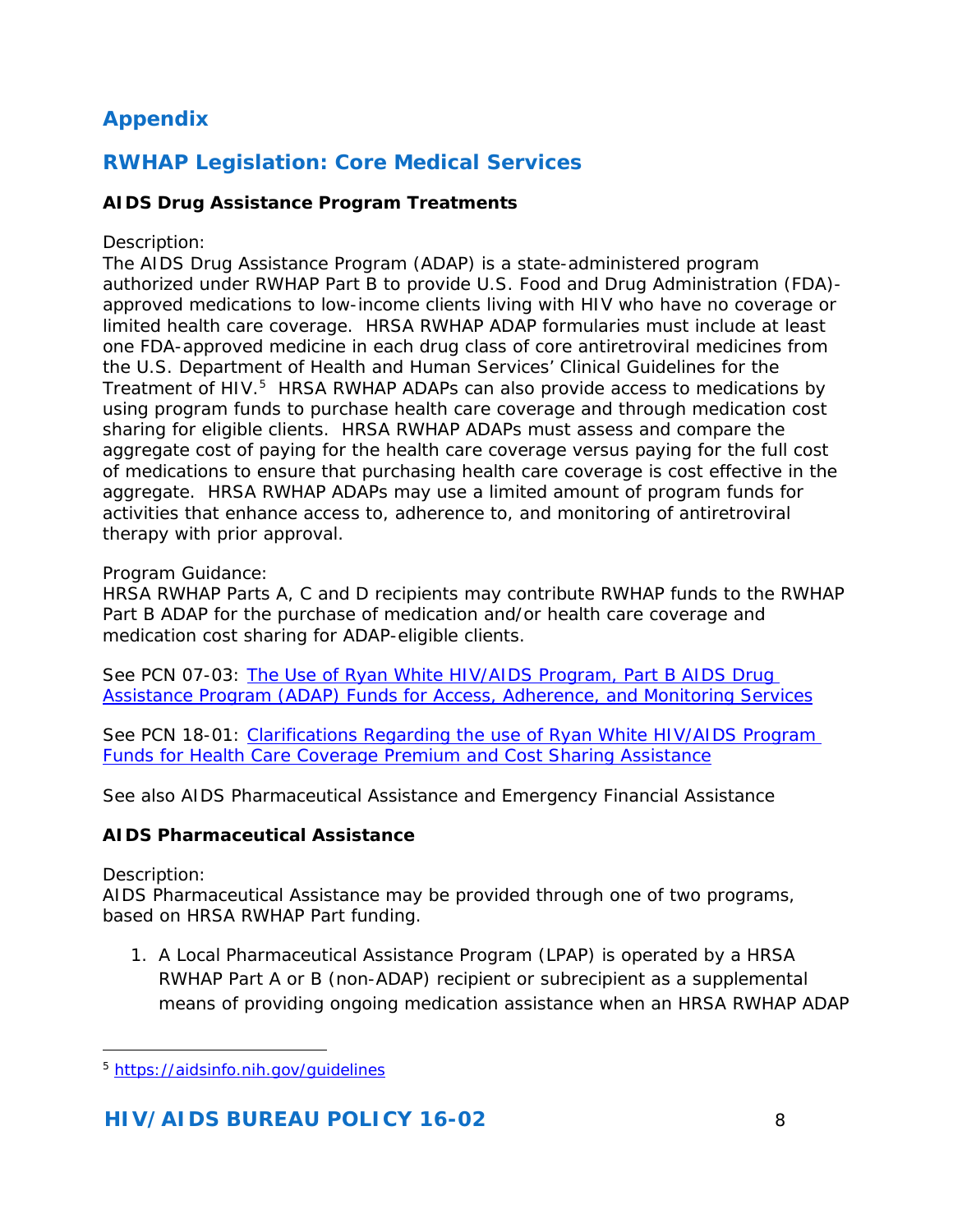has a restricted formulary, waiting list and/or restricted financial eligibility criteria.

HRSA RWHAP Parts A or B recipients using the LPAP to provide AIDS Pharmaceutical Assistance must establish the following:

- Uniform benefits for all enrolled clients throughout the service area
- A recordkeeping system for distributed medications
- An LPAP advisory board
- A drug formulary that is
	- o Approved by the local advisory committee/board, and
	- o Consists of HIV-related medications not otherwise available to the clients due to the elements mentioned above
- A drug distribution system
- A client enrollment and eligibility determination process that includes screening for HRSA RWHAP ADAP and LPAP eligibility with rescreening at minimum of every six months
- Coordination with the state's HRSA RWHAP Part B ADAP
	- o A statement of need should specify restrictions of the state HRSA RWHAP ADAP and the need for the LPAP
- Implementation in accordance with requirements of the HRSA 340B Drug Pricing Program (including the Prime Vendor Program)
- 2. A Community Pharmaceutical Assistance Program (CPAP) is provided by a HRSA RWHAP Part C or D recipient for the provision of ongoing medication assistance to eligible clients in the absence of any other resources.

HRSA RWHAP Parts C or D recipients using CPAP to provide AIDS Pharmaceutical Assistance must establish the following:

- A financial eligibility criteria and determination process for this specific service category
- A drug formulary consisting of HIV-related medications not otherwise available to the clients
- Implementation in accordance with the requirements of the HRSA 340B Drug Pricing Program (including the Prime Vendor Program)

## *Program Guidance:*

For LPAPs: HRSA RWHAP Part A or Part B (non-ADAP) funds may be used to support an LPAP. HRSA RWHAP ADAP funds may not be used for LPAP support. LPAP funds are not to be used for emergency or short-term financial assistance. The Emergency Financial Assistance service category may assist with short-term assistance for medications.

For CPAPs: HRSA RWHAP Part C or D funds may be used to support a CPAP to routinely refill medications. HRSA RWHAP Part C or D recipients should use the Outpatient/Ambulatory Health Services or Emergency Financial Assistance service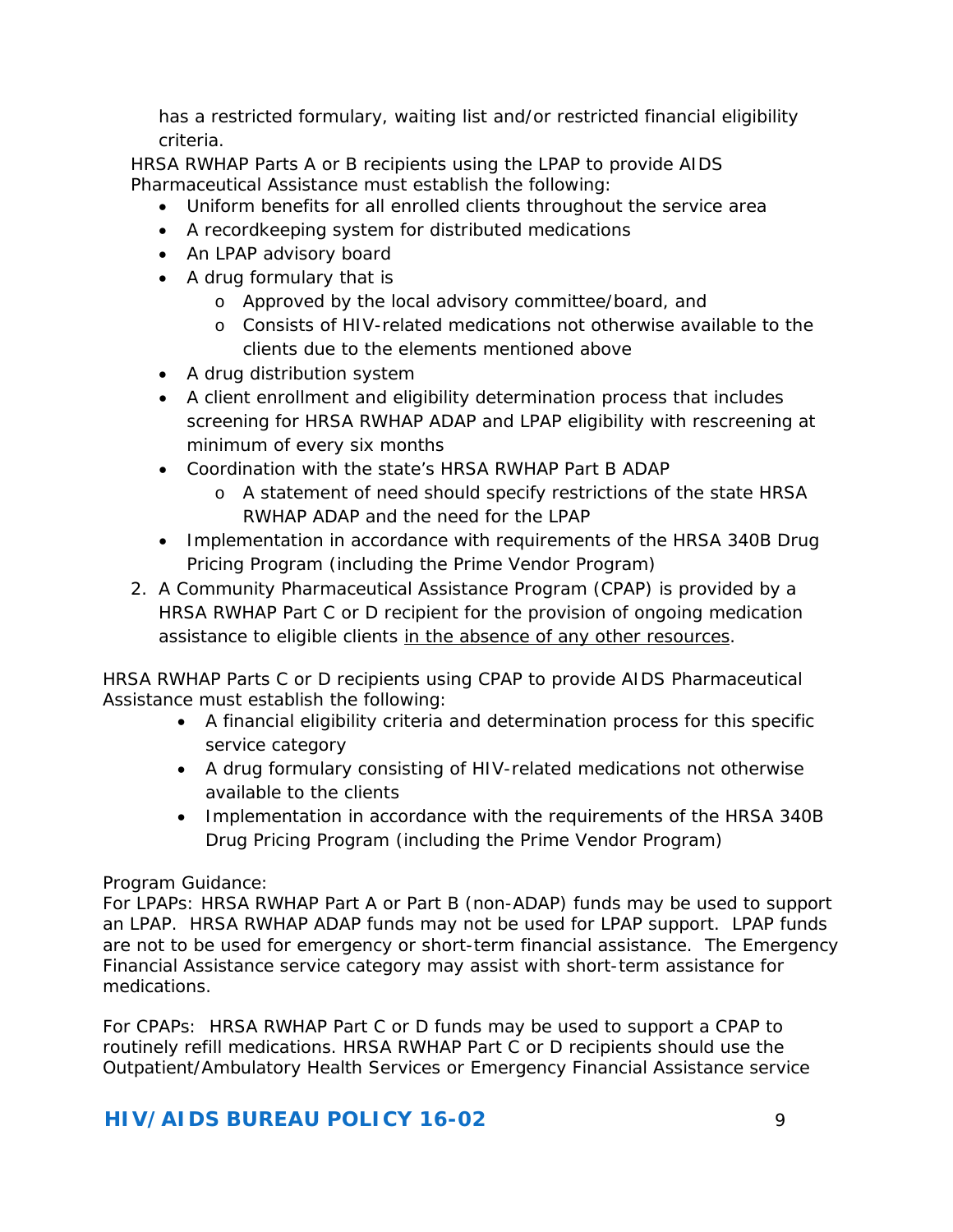categories for non-routine, short-term medication assistance.

*See also* AIDS Drug Assistance Program Treatments, Emergency Financial Assistance, and Outpatient/Ambulatory Health Services

## <span id="page-9-0"></span>**Early Intervention Services (EIS)**

#### *Description:*

The RWHAP legislation defines EIS for Parts A, B, and C. See § 2651(e) of the Public Health Service Act.

#### *Program Guidance:*

The elements of EIS often overlap with other service category descriptions; however, EIS is the combination of such services rather than a stand-alone service. HRSA RWHAP Part recipients should be aware of programmatic expectations that stipulate the allocation of funds into specific service categories.

- HRSA RWHAP Parts A and B EIS services must include the following four components:
	- o Targeted HIV testing to help the unaware learn of their HIV status and receive referral to HIV care and treatment services if found to be living with HIV
		- Recipients must coordinate these testing services with other HIV prevention and testing programs to avoid duplication of efforts
		- **HIV testing paid for by EIS cannot supplant testing efforts paid** for by other sources
	- o Referral services to improve HIV care and treatment services at key points of entry
	- o Access and linkage to HIV care and treatment services such as HIV Outpatient/Ambulatory Health Services, Medical Case Management, and Substance Abuse Care
	- o Outreach Services and Health Education/Risk Reduction related to HIV diagnosis
- HRSA RWHAP Part C EIS services must include the following four components:
	- o Counseling individuals with respect to HIV
	- o High risk targeted HIV testing (confirmation and diagnosis of the extent of immune deficiency)
		- Recipients must coordinate these testing services under HRSA RWHAP Part C EIS with other HIV prevention and testing programs to avoid duplication of efforts
		- The HIV testing services supported by HRSA RWHAP Part C EIS funds cannot supplant testing efforts covered by other sources
	- o Referral and linkage to care of PLWH to Outpatient/Ambulatory Health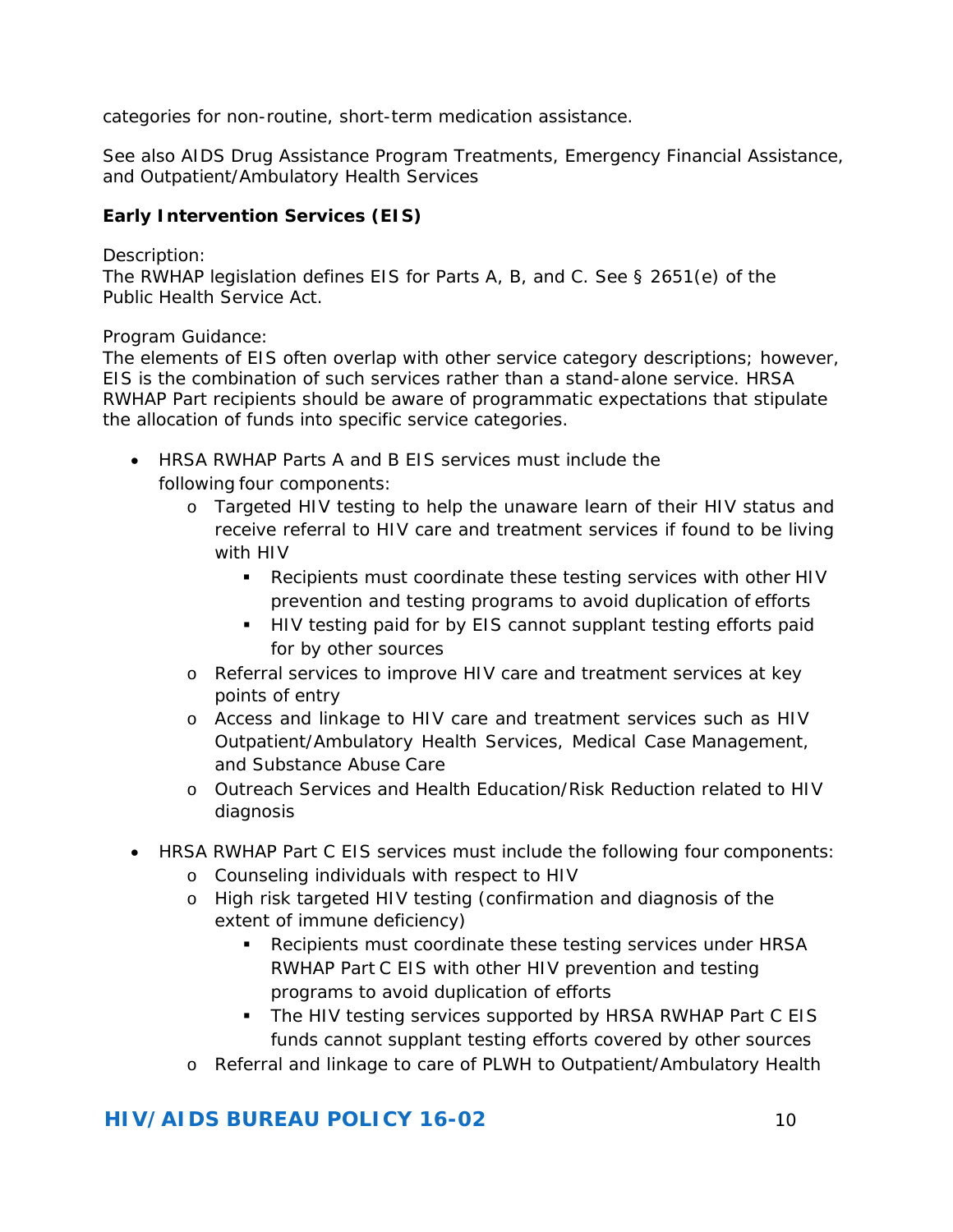Services, Medical Case Management, Substance Abuse Care, and other services as part of a comprehensive care system including a system for tracking and monitoring referrals

o Other clinical and diagnostic services related to HIV diagnosis

## <span id="page-10-0"></span>**Health Insurance Premium and Cost Sharing Assistance for Low-Income Individuals**

#### <span id="page-10-1"></span>*Description:*

Health Insurance Premium and Cost Sharing Assistance provides financial assistance for eligible clients living with HIV to maintain continuity of health insurance or to receive medical and pharmacy benefits under a health care coverage program. For purposes of this service category, health insurance also includes standalone dental insurance. The service provision consists of the following:

- Paying health insurance premiums to provide comprehensive HIV Outpatient/Ambulatory Health Services, and pharmacy benefits that provide a full range of HIV medications for eligible clients; and/or
- Paying standalone dental insurance premiums to provide comprehensive oral health care services for eligible clients; and/or
- Paying cost sharing on behalf of the client.

To use HRSA RWHAP funds for health insurance premium assistance (not standalone dental insurance assistance), an HRSA RWHAP Part recipient must implement a methodology that incorporates the following requirements:

- Clients obtain health care coverage that at a minimum, includes at least one U.S. Food and Drug Administration (FDA) approved medicine in each drug class of core antiretroviral medicines outlined in the U.S. Department of Health and Human Services' Clinical Guidelines for the Treatment of HIV, as well as appropriate HIV outpatient/ambulatory health services; and
- The cost of paying for the health care coverage (including all other sources of premium and cost sharing assistance) is cost-effective in the aggregate versus paying for the full cost for medications and other appropriate HIV outpatient/ambulatory health services (HRSA RWHAP Part A, HRSA RWHAP Part B, HRSA RWHAP Part C, and HRSA RWHAP Part D).

To use HRSA RWHAP funds for standalone dental insurance premium assistance, an HRSA RWHAP Part recipient must implement a methodology that incorporates the following requirement:

• HRSA RWHAP Part recipients must assess and compare the aggregate cost of paying for the standalone dental insurance option versus paying for the full cost of HIV oral health care services to ensure that purchasing standalone dental insurance is cost effective in the aggregate, and allocate funding to Health Insurance Premium and Cost Sharing Assistance only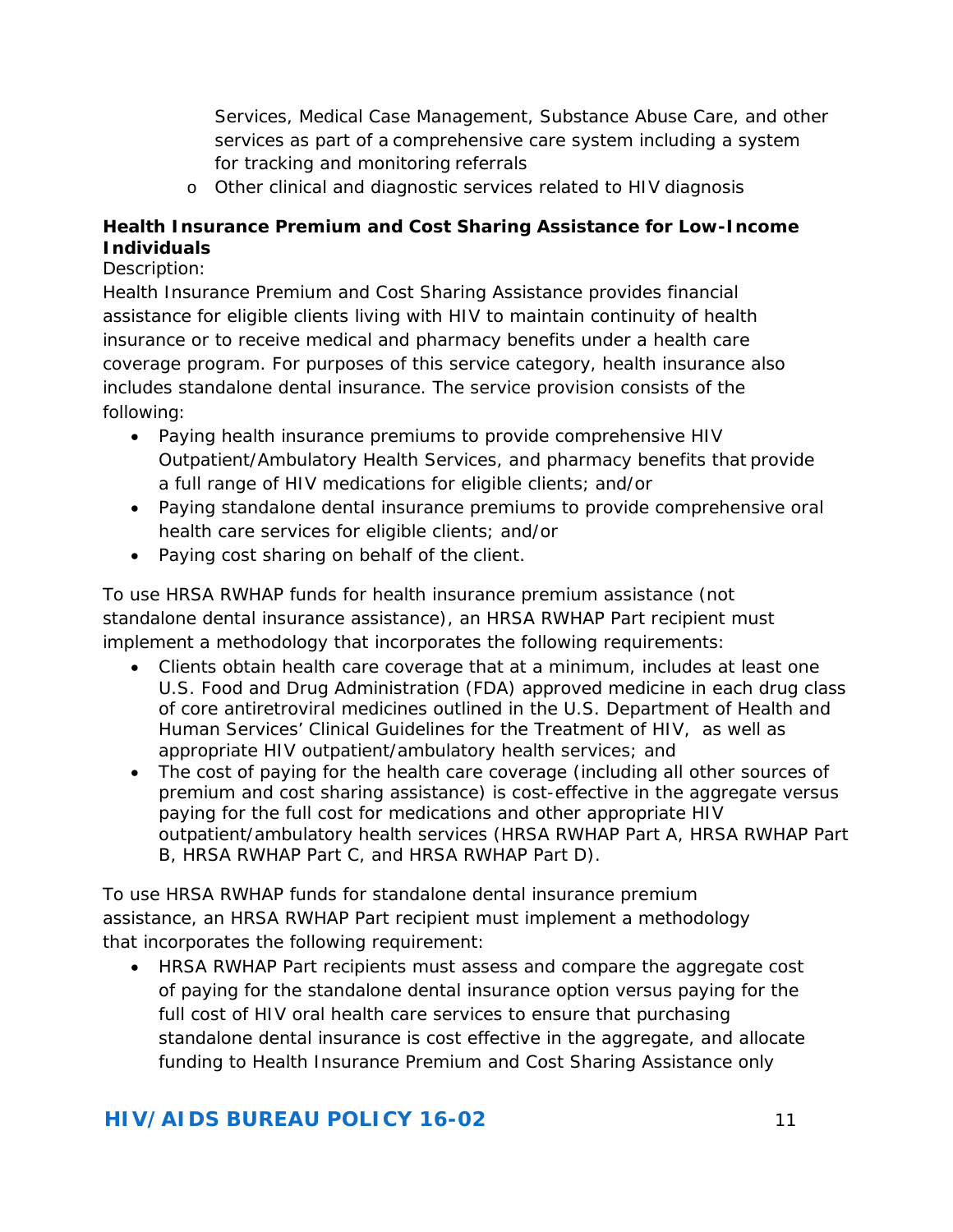when determined to be cost effective.

#### *Program Guidance:*

Traditionally, HRSA RWHAP Parts A and B recipients have supported paying for health insurance premiums and cost sharing assistance. If a HRSA RWHAP Part C or Part D recipient has the resources to provide this service, an equitable enrollment policy must be in place and it must be cost-effective.

HRSA RWHAP Parts A, B, C, and D recipients may consider providing their health insurance premiums and cost sharing resource allocation to their state HRSA RWHAP ADAP, particularly where the ADAP has the infrastructure to verify health care coverage status and process payments for public or private health care coverage premiums and medication cost sharing.

*See* PCN 14-01: [Clarifications Regarding the Ryan White HIV/AIDS](http://hab.hrsa.gov/healthcarelandscape/1401policyclarification.pdf) [Program and](http://hab.hrsa.gov/healthcarelandscape/1401policyclarification.pdf)  [Reconciliation of Premium Tax Credits under the Affordable Care Act](http://hab.hrsa.gov/healthcarelandscape/1401policyclarification.pdf)

*See* PCN 18-01: [Clarifications Regarding the use of Ryan White HIV/AIDS Program](https://hab.hrsa.gov/sites/default/files/hab/program-grants-management/18-01-use-of-rwhap-funds-for-premium-and-cost-sharing-assistance.pdf)  [Funds for Health Care Coverage Premium and Cost Sharing Assistance](https://hab.hrsa.gov/sites/default/files/hab/program-grants-management/18-01-use-of-rwhap-funds-for-premium-and-cost-sharing-assistance.pdf)

#### **Home and Community-Based Health Services**

#### *Description:*

Home and Community-Based Health Services are provided to an eligible client in an integrated setting appropriate to that client's needs, based on a written plan of care established by a medical care team under the direction of a licensed clinical provider. Services include:

- Appropriate mental health, developmental, and rehabilitation services
- Day treatment or other partial hospitalization services
- Durable medical equipment
- Home health aide services and personal care services in the home

#### *Program Guidance:*

Inpatient hospitals, nursing homes, and other long-term care facilities are not considered an integrated setting for the purposes of providing home and community-based health services.

#### <span id="page-11-0"></span>**Home Health Care**

#### *Description:*

Home Health Care is the provision of services in the home that are appropriate to an eligible client's needs and are performed by licensed professionals. Activities provided under Home Health Care must relate to the client's HIV disease and may include:

- Administration of prescribed therapeutics (e.g. intravenous and aerosolized treatment, and parenteral feeding)
- Preventive and specialty care
- Wound care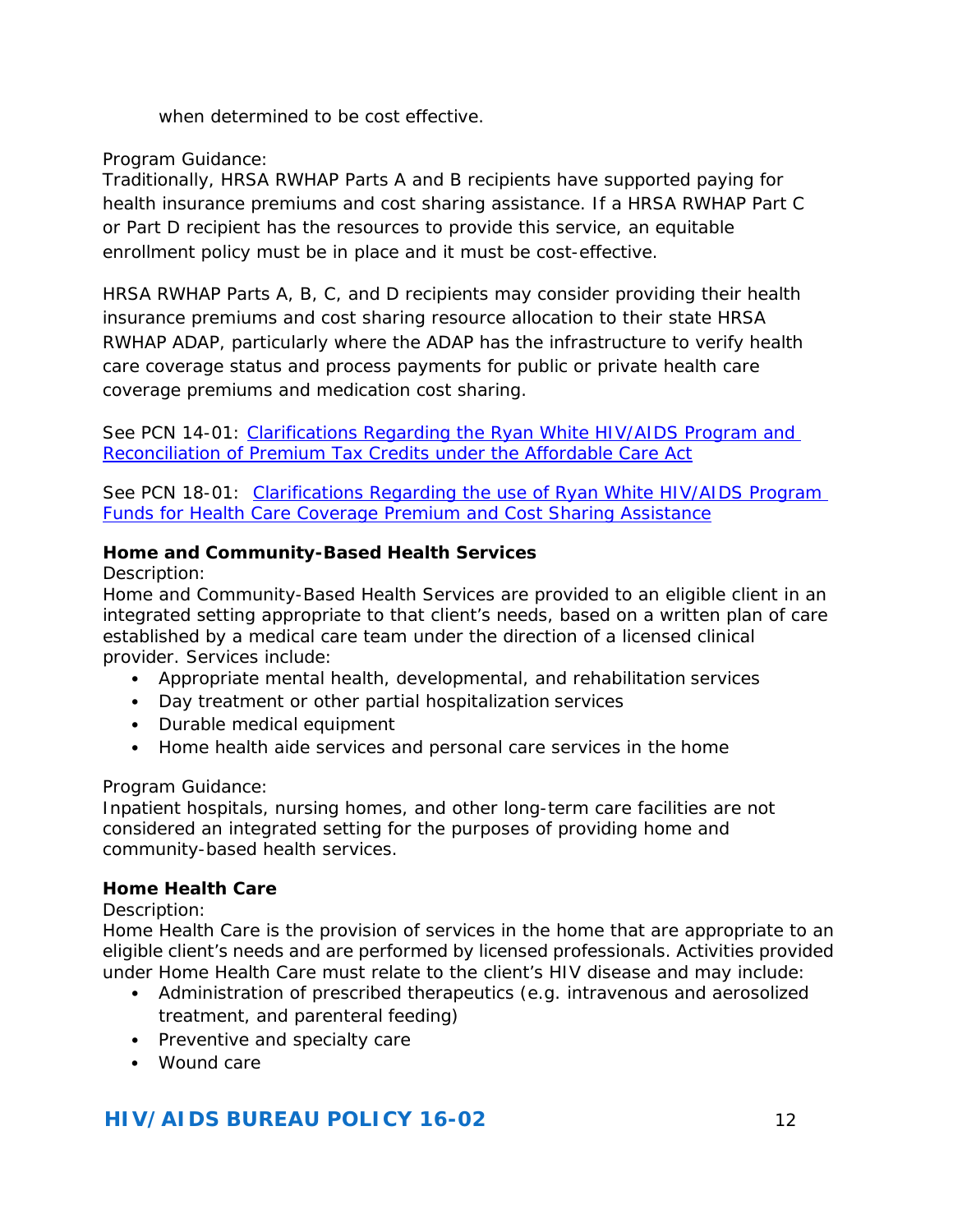- Routine diagnostics testing administered in the home
- Other medical therapies

#### *Program Guidance:*

The provision of Home Health Care is limited to clients that are homebound. Home settings do not include nursing facilities or inpatient mental health/substance abuse treatment facilities.

#### **Hospice Services**

#### *Description:*

Hospice Services are end-of-life care services provided to clients in the terminal stage of an HIV-related illness. Allowable services are:

- Mental health counseling
- Nursing care
- Palliative therapeutics
- Physician services
- Room and board

#### *Program Guidance:*

Hospice Services may be provided in a home or other residential setting, including a non-acute care section of a hospital that has been designated and staffed to provide hospice services. This service category does not extend to skilled nursing facilities or nursing homes.

To meet the need for Hospice Services, a physician must certify that a patient is terminally ill and has a defined life expectancy as established by the recipient. Counseling services provided in the context of hospice care must be consistent with the definition of mental health counseling. Palliative therapies must be consistent with those covered under respective state Medicaid programs.

#### <span id="page-12-0"></span>**Medical Case Management, including Treatment Adherence Services** *Description:*

Medical Case Management is the provision of a range of client-centered activities focused on improving health outcomes in support of the HIV care continuum.

Activities provided under this service category may be provided by an interdisciplinary team that includes other specialty care providers. Medical Case Management includes all types of case management encounters (e.g., face-to-face, phone contact, and any other forms of communication).

Key activities include:

- Initial assessment of service needs
- Development of a comprehensive, individualized care plan
- Timely and coordinated access to medically appropriate levels of health and support services and continuity of care
- Continuous client monitoring to assess the efficacy of the care plan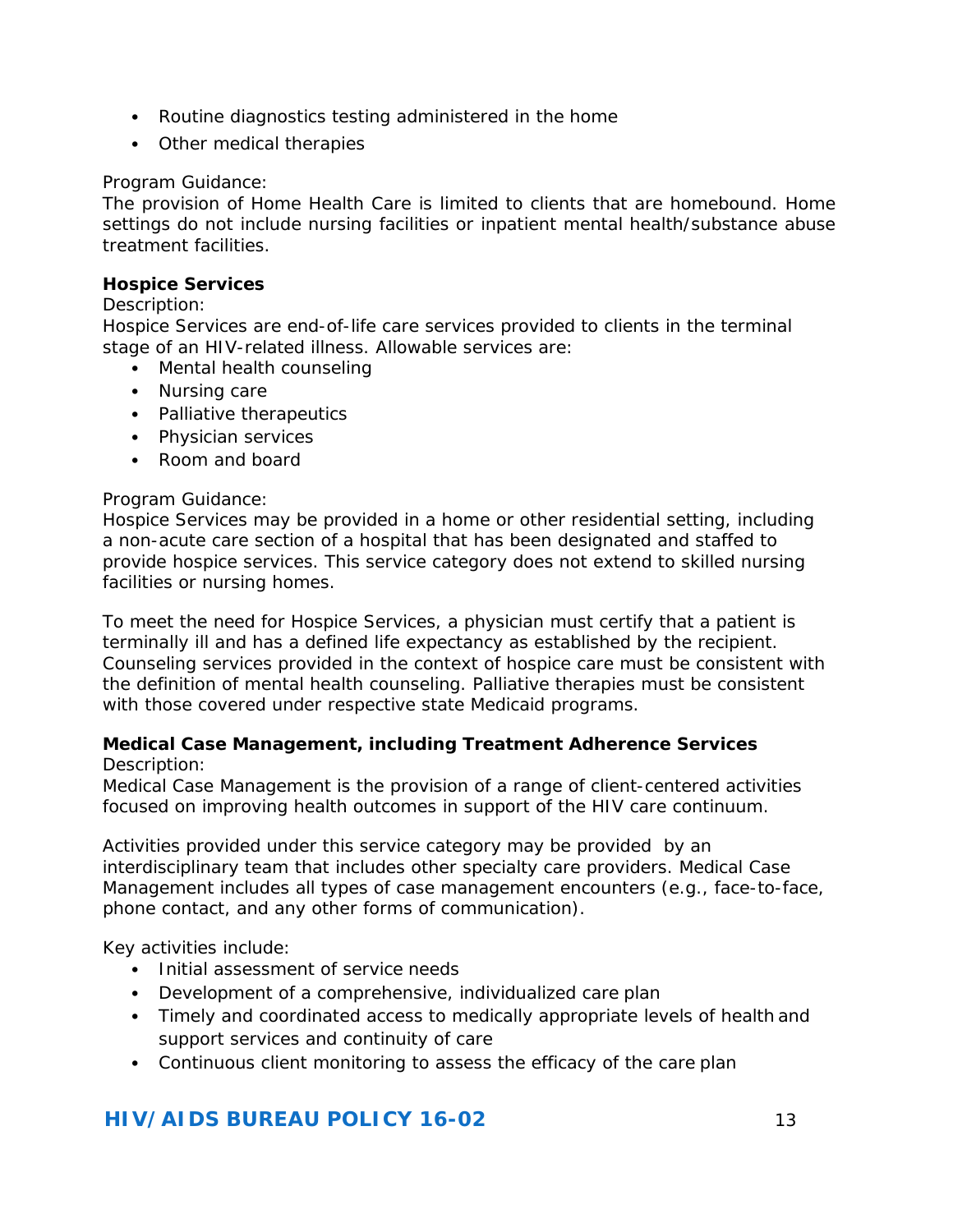- Re-evaluation of the care plan at least every 6 months with adaptations as necessary
- Ongoing assessment of the client's and other key family members' needs and personal support systems
- Treatment adherence counseling to ensure readiness for and adherence to complex HIV treatments
- Client-specific advocacy and/or review of utilization of services

In addition to providing the medically oriented activities above, Medical Case Management may also provide benefits counseling by assisting eligible clients in obtaining access to other public and private programs for which they may be eligible (e.g., Medicaid, Medicare Part D, State Pharmacy Assistance Programs, Pharmaceutical Manufacturer's Patient Assistance Programs, other state or local health care and supportive services, and insurance plans through the health insurance Marketplaces/Exchanges).

## *Program Guidance:*

Activities provided under the Medical Case Management service category have as their objective improving health care outcomes whereas those provided under the Non-Medical Case Management service category have as their objective providing guidance and assistance in improving access to needed services.

Visits to ensure readiness for, and adherence to, complex HIV treatments shall be considered Medical Case Management or Outpatient/Ambulatory Health Services. Treatment Adherence services provided during a Medical Case Management visit should be reported in the Medical Case Management service category whereas Treatment Adherence services provided during an Outpatient/Ambulatory Health Service visit should be reported under the Outpatient/Ambulatory Health Services category.

## <span id="page-13-0"></span>**Medical Nutrition Therapy**

#### *Description:*

Medical Nutrition Therapy includes:

- Nutrition assessment and screening
- Dietary/nutritional evaluation
- Food and/or nutritional supplements per medical provider's recommendation
- Nutrition education and/or counseling

These activities can be provided in individual and/or group settings and outside of HIV Outpatient/Ambulatory Health Services.

#### *Program Guidance:*

All activities performed under this service category must be pursuant to a medical provider's referral and based on a nutritional plan developed by the registered dietitian or other licensed nutrition professional. Activities not provided by a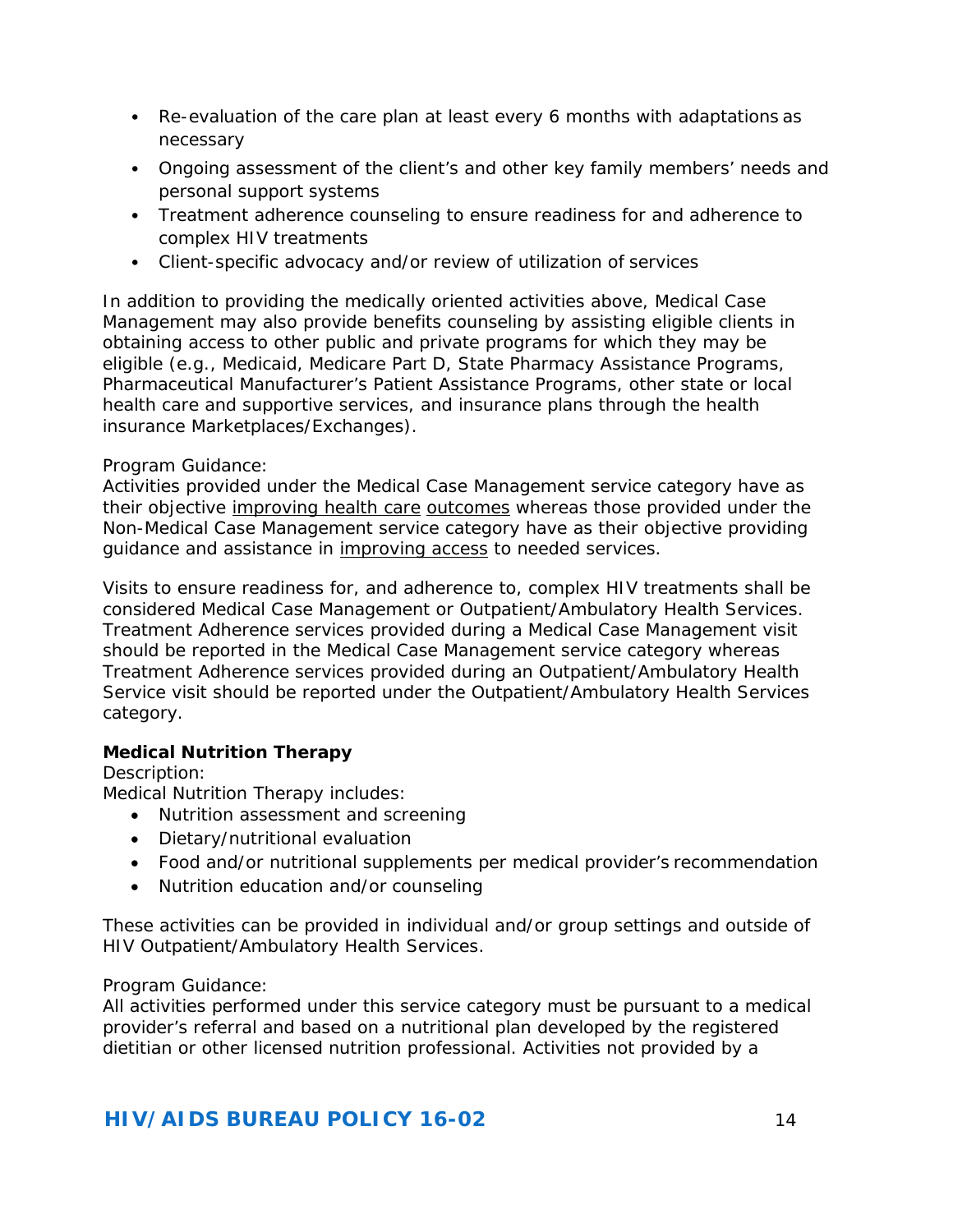registered/licensed dietician should be considered Psychosocial Support Services under the HRSA RWHAP.

*See also* Food-Bank/Home Delivered Meals

#### <span id="page-14-0"></span>**Mental Health Services**

#### *Description:*

Mental Health Services are the provision of outpatient psychological and psychiatric screening, assessment, diagnosis, treatment, and counseling services offered to clients living with HIV. Services are based on a treatment plan, conducted in an outpatient group or individual session, and provided by a mental health professional licensed or authorized within the state to render such services. Such professionals typically include psychiatrists, psychologists, and licensed clinical social workers.

#### *Program Guidance:*

Mental Health Services are allowable only for PLWH who are eligible to receive HRSA RWHAP services.

*See also* Psychosocial Support Services

#### <span id="page-14-1"></span>**Oral Health Care**

#### *Description:*

Oral Health Care activities include outpatient diagnosis, prevention, and therapy provided by dental health care professionals, including general dental practitioners, dental specialists, dental hygienists, and licensed dental assistants.

*Program Guidance:*

None at this time.

#### <span id="page-14-2"></span>**Outpatient/Ambulatory Health Services**

#### *Description:*

Outpatient/Ambulatory Health Services provide diagnostic and therapeutic-related activities directly to a client by a licensed healthcare provider in an outpatient medical setting. Outpatient medical settings may include: clinics, medical offices, mobile vans, using telehealth technology, and urgent care facilities for HIV-related visits.

Allowable activities include:

- Medical history taking
- Physical examination
- Diagnostic testing (including HIV confirmatory and viral load testing), as well as laboratory testing
- Treatment and management of physical and behavioral health conditions
- Behavioral risk assessment, subsequent counseling, and referral
- Preventive care and screening
- Pediatric developmental assessment
- Prescription and management of medication therapy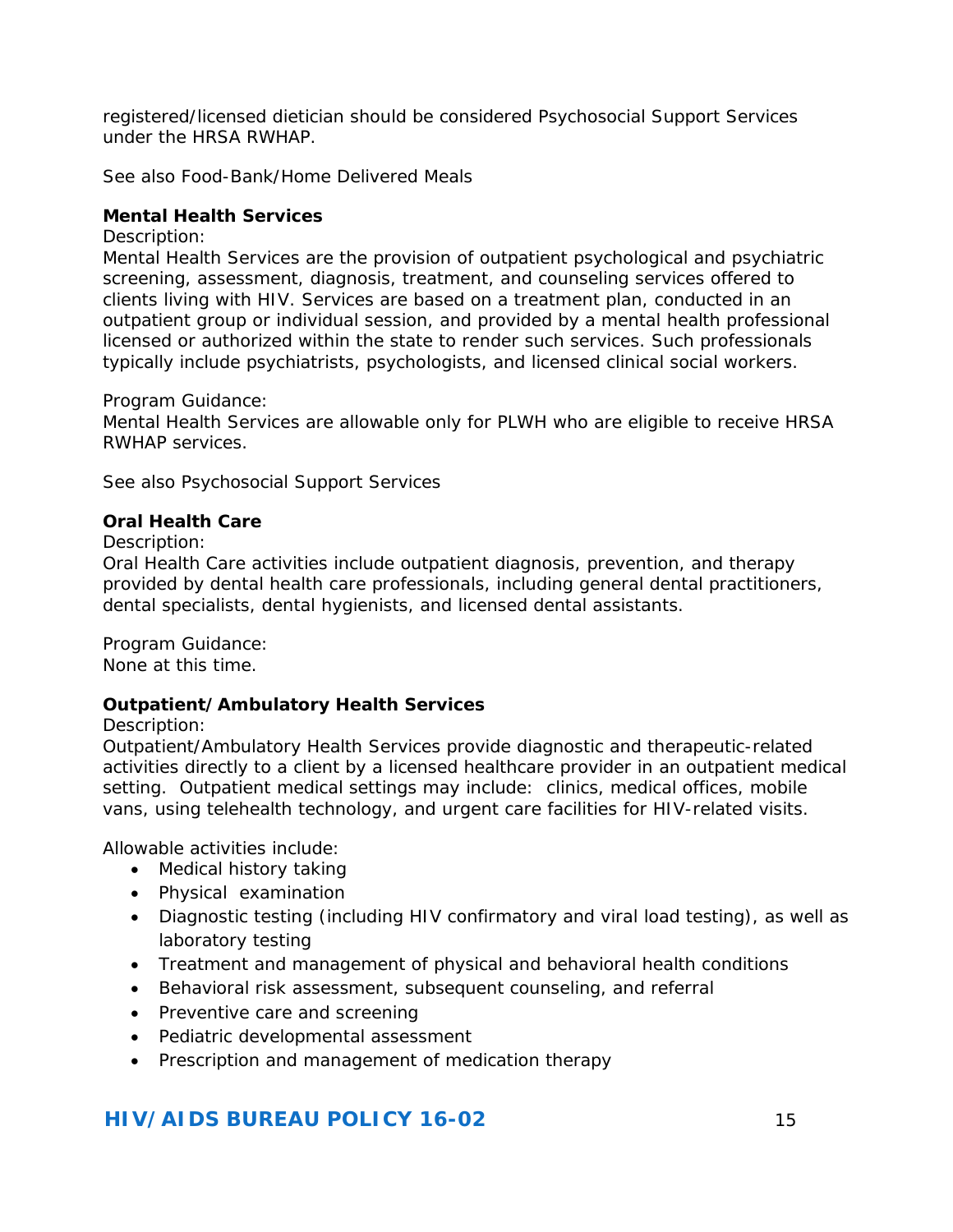- Treatment adherence
- Education and counseling on health and prevention issues
- Referral to and provision of specialty care related to HIV diagnosis, including audiology and ophthalmology

#### *Program Guidance:*

Treatment adherence activities provided during an Outpatient/Ambulatory Health Service visit are considered Outpatient/Ambulatory Health Services, whereas treatment adherence activities provided during a Medical Case Management visit are considered Medical Case Management services.

Non-HIV related visits to urgent care facilities are not allowable costs within the Outpatient/Ambulatory Health Services Category.

Emergency room visits are not allowable costs within the Outpatient/Ambulatory Health Services Category.

*See* PCN 13-04: [Clarifications Regarding Clients Eligible for Private Insurance and](https://hab.hrsa.gov/sites/default/files/hab/Global/pcn1304privateinsurance.pdf)  [Coverage of Services by Ryan White HIV/AIDS Program](https://hab.hrsa.gov/sites/default/files/hab/Global/pcn1304privateinsurance.pdf)

*See also* Early Intervention Services

#### <span id="page-15-0"></span>**Substance Abuse Outpatient Care**

#### *Description:*

Substance Abuse Outpatient Care is the provision of outpatient services for the treatment of drug or alcohol use disorders. Activities under Substance Abuse Outpatient Care service category include:

- Screening
- Assessment
- Diagnosis, and/or
- Treatment of substance use disorder, including:
	- o Pretreatment/recovery readiness programs
	- o Harm reduction
	- o Behavioral health counseling associated with substance use disorder
	- o Outpatient drug-free treatment and counseling
	- o Medication assisted therapy
	- o Neuro-psychiatric pharmaceuticals
	- o Relapse prevention

#### *Program Guidance:*

Acupuncture therapy may be allowable under this service category only when, as part of a substance use disorder treatment program funded under the HRSA RWHAP, it is included in a documented plan.

Syringe access services are allowable, to the extent that they comport with current appropriations law and applicable HHS guidance, including HRSA- or HAB-specific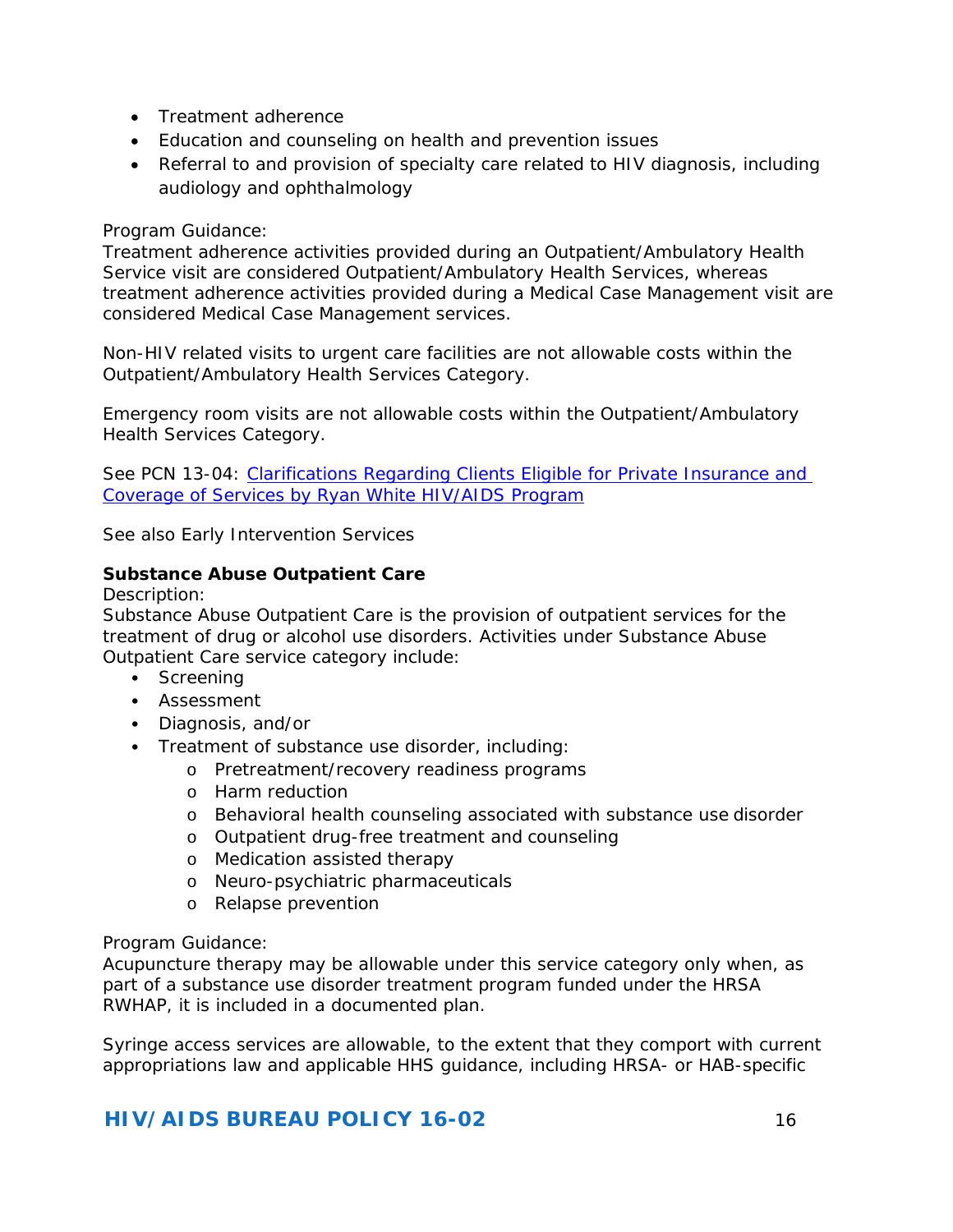guidance.

*See also* Substance Abuse Services (residential)

#### *RWHAP Legislation: Support Services*

#### <span id="page-16-0"></span>**Child Care Services**

#### *Description:*

The HRSA RWHAP supports intermittent Child Care Services for the children living in the household of PLWH who are HRSA RWHAP-eligible clients for the purpose of enabling those clients to attend medical visits, related appointments, and/or HRSA RWHAP-related meetings, groups, or training sessions.

Allowable use of funds include:

- A licensed or registered child care provider to deliver intermittent care
- Informal child care provided by a neighbor, family member, or other person (with the understanding that existing federal restrictions prohibit giving cash to clients or primary caregivers to pay for these services)

#### *Program Guidance:*

The use of funds under this service category should be limited and carefully monitored. Direct cash payments to clients are not permitted.

Such arrangements may also raise liability issues for the funding source which should be carefully weighed in the decision process.

#### <span id="page-16-1"></span>**Emergency Financial Assistance**

#### *Description:*

Emergency Financial Assistance provides limited one-time or short-term payments to assist an HRSA RWHAP client with an urgent need for essential items or services necessary to improve health outcomes, including: utilities, housing, food (including groceries and food vouchers), transportation, medication not covered by an AIDS Drug Assistance Program or AIDS Pharmaceutical Assistance, or another HRSA RWHAP-allowable cost needed to improve health outcomes. Emergency Financial Assistance must occur as a direct payment to an agency or through a voucher program.

#### *Program Guidance:*

Emergency Financial Assistance funds used to pay for otherwise allowable HRSA RWHAP services must be accounted for under the Emergency Financial Assistance category. Direct cash payments to clients are not permitted.

Continuous provision of an allowable service to a client must not be funded through Emergency Financial Assistance.

#### <span id="page-16-2"></span>**Food Bank/Home Delivered Meals**

*Description:*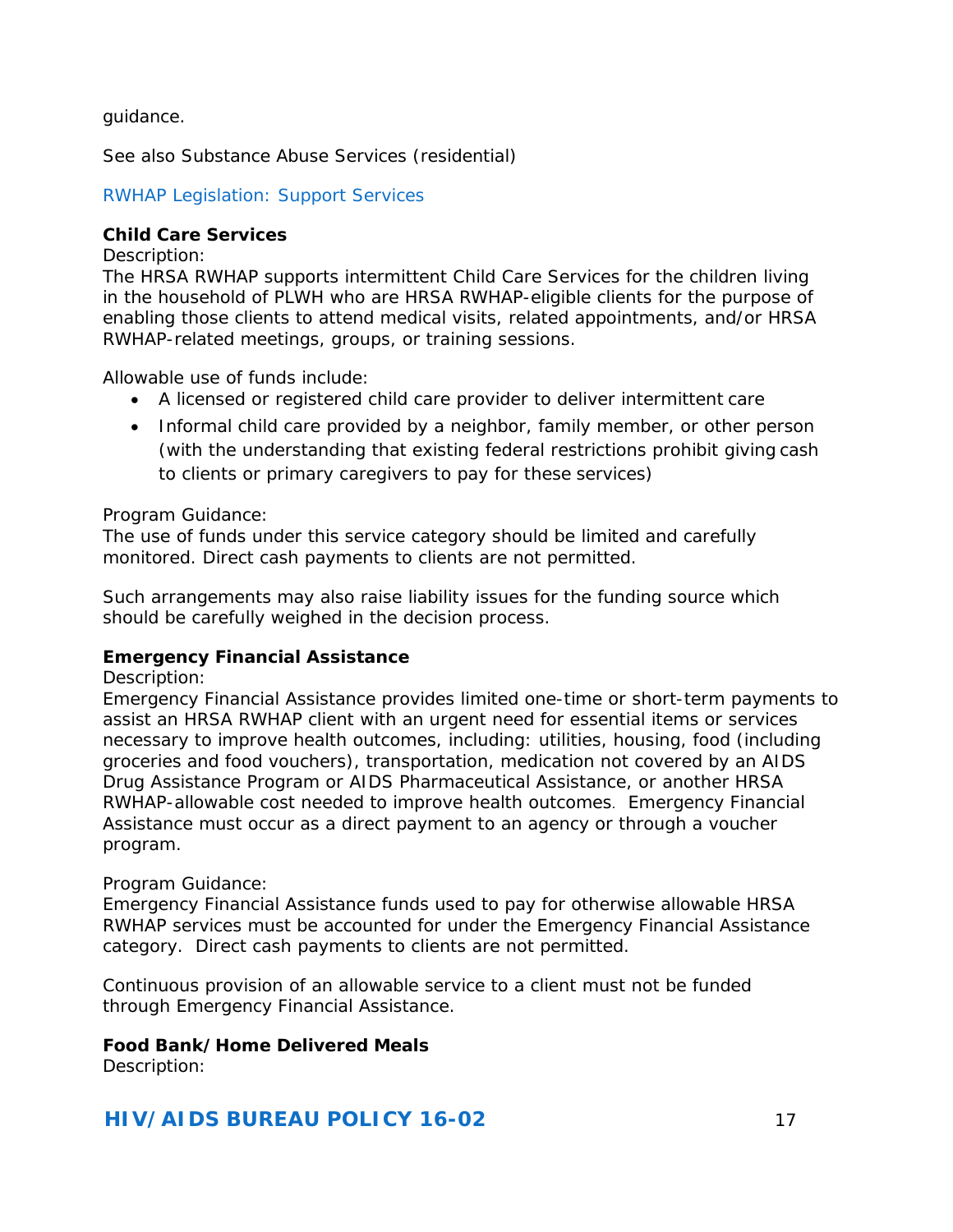Food Bank/Home Delivered Meals refers to the provision of actual food items, hot meals, or a voucher program to purchase food. This also includes the provision of essential non-food items that are limited to the following:

- Personal hygiene products
- Household cleaning supplies
- Water filtration/purification systems in communities where issues of water safety exist

#### *Program Guidance:*

Unallowable costs include household appliances, pet foods, and other non-essential products.

*See* Medical Nutrition Therapy. Nutritional services and nutritional supplements provided by a registered dietitian are considered a core medical service under the HRSA RWHAP.

#### <span id="page-17-1"></span>**Health Education/Risk Reduction**

*Description:*

Health Education/Risk Reduction is the provision of education to clients living with HIV about HIV transmission and how to reduce the risk of HIV transmission. It includes sharing information about medical and psychosocial support services and counseling with clients to improve their health status. Topics covered may include:

- Education on risk reduction strategies to reduce transmission such as preexposure prophylaxis (PrEP) for clients' partners and treatment as prevention
- Education on health care coverage options (e.g., qualified health plans through the Marketplace, Medicaid coverage, Medicare coverage)
- Health literacy
- Treatment adherence education

#### *Program Guidance:*

Health Education/Risk Reduction services cannot be delivered anonymously.

*See also* Early Intervention Services

#### <span id="page-17-0"></span>**Housing**

#### *Description:*

Housing provides transitional, short-term, or emergency housing assistance to enable a client or family to gain or maintain outpatient/ambulatory health services and treatment, including temporary assistance necessary to prevent homelessness and to gain or maintain access to medical care. Activities within the Housing category must also include the development of an individualized housing plan, updated annually, to guide the client's linkage to permanent housing. Housing may provide some type of core medical (e.g., mental health services) or support services (e.g., residential substance use disorder services).

Housing activities also include housing referral services, including assessment, search,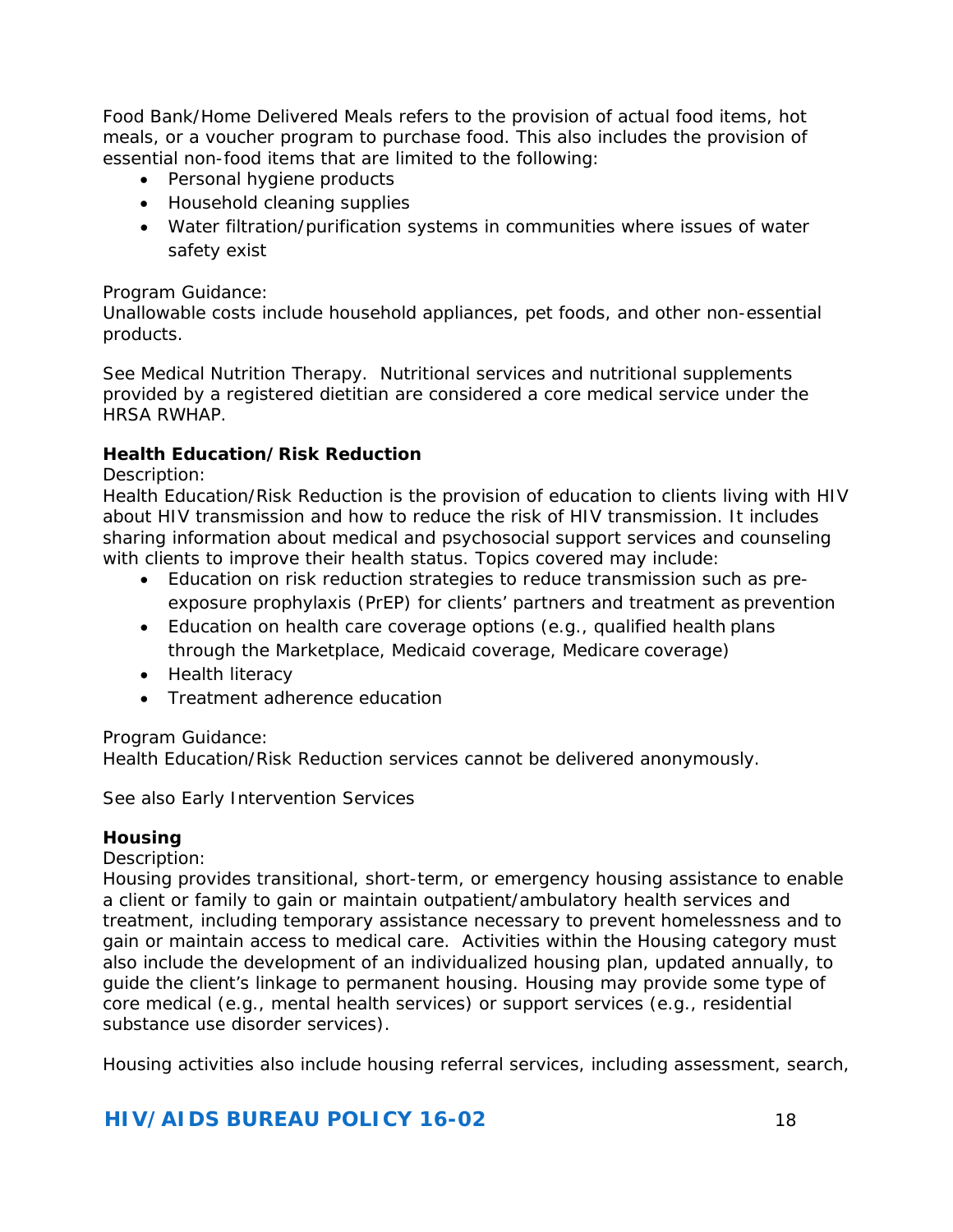placement, and housing advocacy services on behalf of the eligible client, as well as fees associated with these activities.

#### *Program Guidance:*

HRSA RWHAP recipients and subrecipients that use funds to provide Housing must have mechanisms in place to assess and document the housing status and housing service needs of new clients, and at least annually for existing clients.

HRSA RWHAP recipients and subrecipients, along with local decision-making planning bodies, are strongly encouraged to institute duration limits to housing activities. HRSA HAB recommends recipients and subrecipients align duration limits with those definitions used by other housing programs, such as those administered by the Department of Housing and Urban Development, which currently uses 24 months for transitional housing.

Housing activities cannot be in the form of direct cash payments to clients and cannot be used for mortgage payments or rental deposits,<sup>6</sup> although these may be allowable costs under the HUD Housing Opportunities for Persons with AIDS grant awards.

Housing, as described here, replaces PCN 11-01.

#### <span id="page-18-0"></span>**Legal Services**

*See* Other Professional Services

#### <span id="page-18-1"></span>**Linguistic Services**

#### *Description:*

Linguistic Services include interpretation and translation activities, both oral and written, to eligible clients. These activities must be provided by qualified linguistic services providers as a component of HIV service delivery between the healthcare provider and the client. These services are to be provided when such services are necessary to facilitate communication between the provider and client and/or support delivery of HRSA RWHAP-eligible services.

#### *Program Guidance:*

Linguistic Services provided must comply with the National Standards for Culturally and Linguistically Appropriate Services (CLAS).

#### <span id="page-18-2"></span>**Medical Transportation**

#### *Description:*

Medical Transportation is the provision of nonemergency transportation that enables an eligible client to access or be retained in core medical and support services.

#### *Program Guidance:*

Medical transportation may be provided through:

<span id="page-18-3"></span>l  $6$  See sections 2604(i), 2612(f), 2651(b), and 2671(a) of the Public Health Service Act.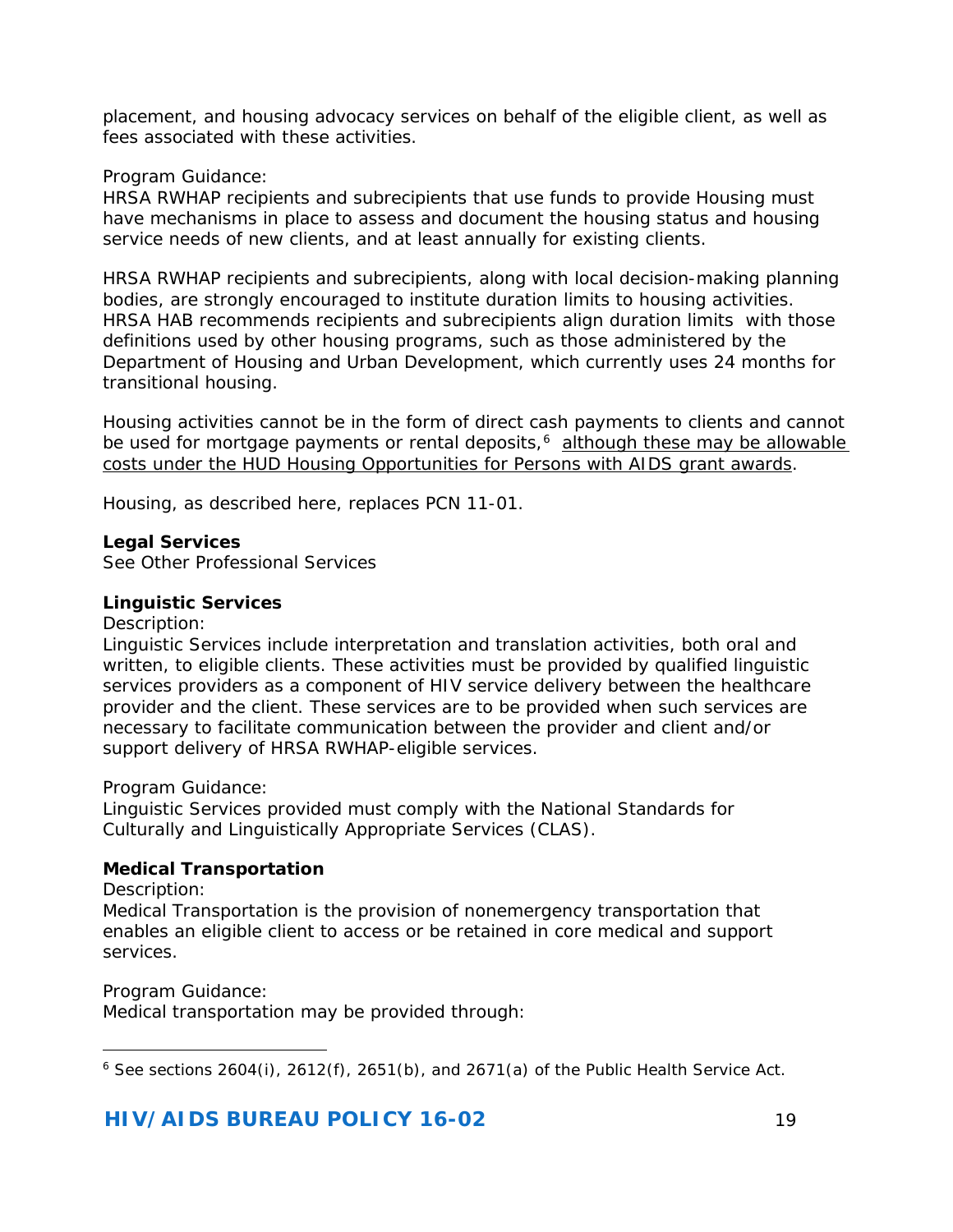- Contracts with providers of transportation services
- Mileage reimbursement (through a non-cash system) that enables clients to travel to needed medical or other support services, but should not in any case exceed the established rates for federal Programs (Federal Joint Travel Regulations provide further guidance on this subject)
- Purchase or lease of organizational vehicles for client transportation programs, provided the recipient receives prior approval for the purchase of a vehicle
- Organization and use of volunteer drivers (through programs with insurance and other liability issues specifically addressed)
- Voucher or token systems

Costs for transportation for medical providers to provide care should be categorized under the service category for the service being provided.

Unallowable costs include:

- Direct cash payments or cash reimbursements to clients
- Direct maintenance expenses (tires, repairs, etc.) of a privately-owned vehicle
- Any other costs associated with a privately-owned vehicle such as lease, loan payments, insurance, license, or registration fees.

#### <span id="page-19-0"></span>**Non-Medical Case Management Services**

*Description:*

Non-Medical Case Management Services (NMCM) is the provision of a range of clientcentered activities focused on improving access to and retention in needed core medical and support services. NMCM provides coordination, guidance, and assistance in accessing medical, social, community, legal, financial, employment, vocational, and/or other needed services. NMCM Services may also include assisting eligible clients to obtain access to other public and private programs for which they may be eligible, such as Medicaid, Children's Health Insurance Program, Medicare Part D, State Pharmacy Assistance Programs, Pharmaceutical Manufacturer's Patient Assistance Programs, Department of Labor or Education-funded services, other state or local health care and supportive services, or private health care coverage plans. NMCM Services includes all types of case management encounters (e.g., face-to-face, telehealth, phone contact, and any other forms of communication). Key activities include:

- Initial assessment of service needs
- Development of a comprehensive, individualized care plan
- Timely and coordinated access to medically appropriate levels of health and support services and continuity of care
- Client-specific advocacy and/or review of utilization of services
- Continuous client monitoring to assess the efficacy of the care plan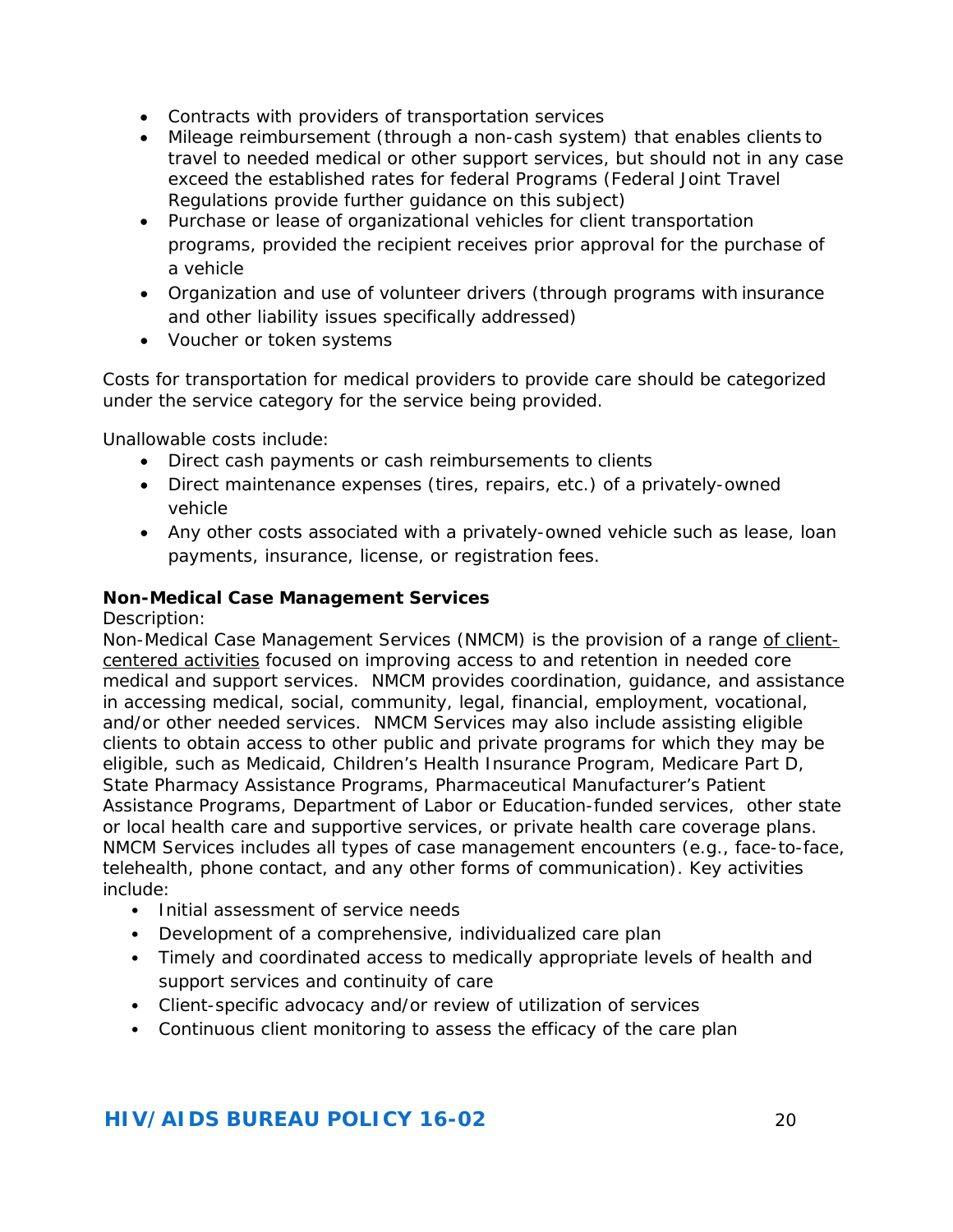- Re-evaluation of the care plan at least every 6 months with adaptations as necessary
- Ongoing assessment of the client's and other key family members' needs and personal support systems

#### *Program Guidance:*

NMCM Services have as their objective providing coordination, guidance and assistance in *improving access* to and retention in needed medical and support services to mitigate and eliminate barriers to HIV care services, whereas Medical Case Management Services have as their objective improving health care outcomes.

## **Other Professional Services**

#### *Description:*

Other Professional Services allow for the provision of professional and consultant services rendered by members of particular professions licensed and/or qualified to offer such services by local governing authorities. Such services may include:

- <span id="page-20-0"></span>• Legal services provided to and/or on behalf of the HRSA RWHAP-eligible PLWH and involving legal matters related to or arising from their HIV disease, including:
	- o Assistance with public benefits such as Social Security Disability Insurance (SSDI)
	- o Interventions necessary to ensure access to eligible benefits, including discrimination or breach of confidentiality litigation as it relates to services eligible for funding under the HRSA RWHAP
	- o Preparation of:
		- **Healthcare power of attorney**
		- **Durable powers of attorney**
		- **Living wills**
- Permanency planning to help clients/families make decisions about the placement and care of minor children after their parents/caregivers are deceased or are no longer able to care for them, including:
	- o Social service counseling or legal counsel regarding the drafting of wills or delegating powers of attorney
	- o Preparation for custody options for legal dependents including standby guardianship, joint custody, or adoption
- Income tax preparation services to assist clients in filing Federal tax returns that are required by the Affordable Care Act for all individuals receiving premium tax credits.

## *Program Guidance:*

Legal services exclude criminal defense and class-action suits unless related to access to services eligible for funding under the RWHAP.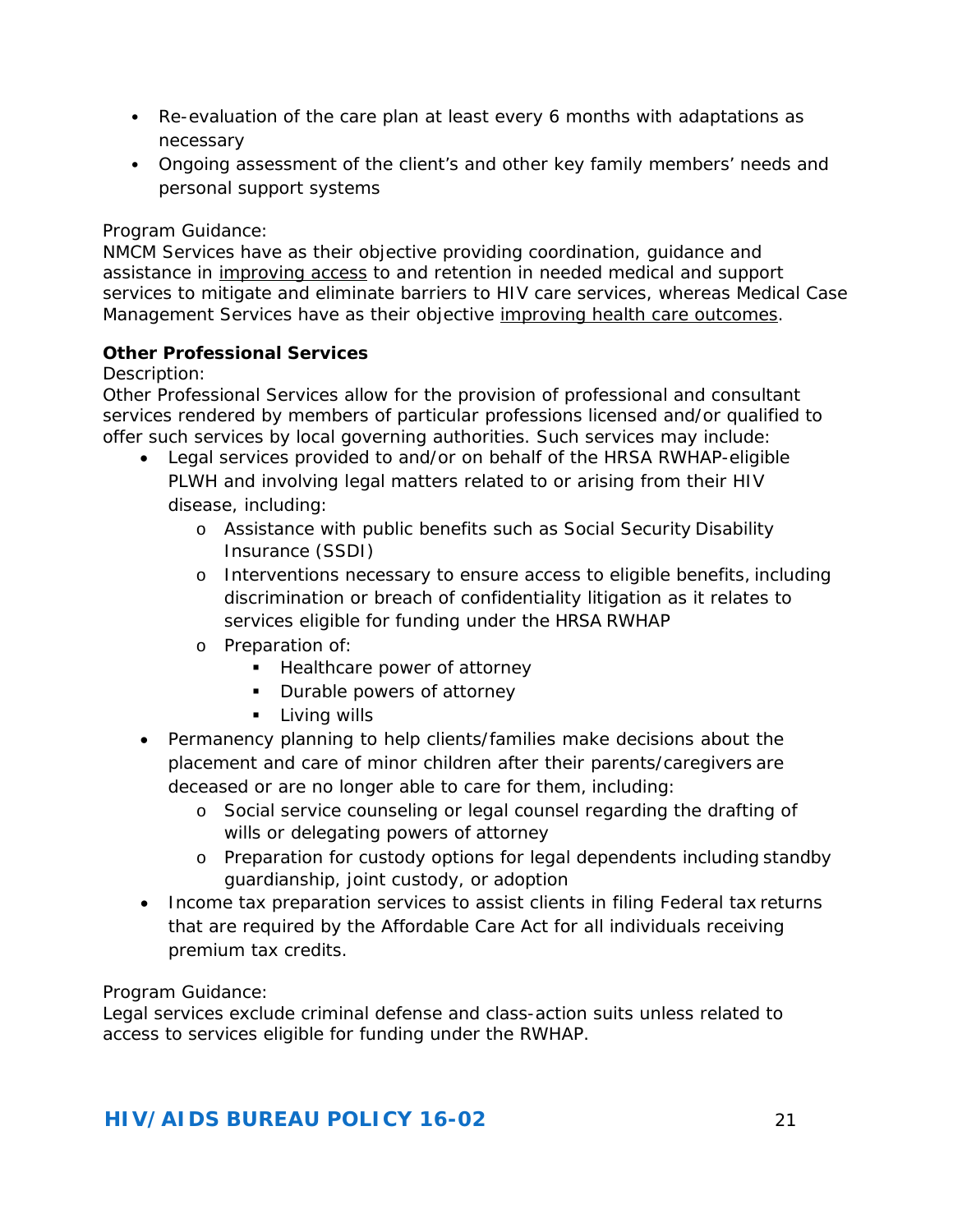#### *See* [45 CFR § 75.459](http://webapps.dol.gov/federalregister/PdfDisplay.aspx?DocId=27995)

#### <span id="page-21-0"></span>**Outreach Services**

#### *Description:*

The Outreach Services category has as its principal purpose identifying PLWH who either do not know their HIV status, or who know their status but are not currently in care. As such, Outreach Services provide the following activities: 1) identification of people who do not know their HIV status and/or 2) linkage or re-engagement of PLWH who know their status into HRSA RWHAP services, including provision of information about health care coverage options.

Because Outreach Services are often provided to people who do not know their HIV status, some activities within this service category will likely reach people who are HIV negative. When these activities identify someone living with HIV, eligible clients should be linked to HRSA RWHAP services.

Outreach Services must:

- 1) use data to target populations and places that have a high probability of reaching PLWH who
	- a. have never been tested and are undiagnosed,
	- b. have been tested, diagnosed as HIV positive, but have not received their test results, or
	- c. have been tested, know their HIV positive status, but are not in medical care;
- 2) be conducted at times and in places where there is a high probability that PLWH will be identified; and
- 3) be delivered in coordination with local and state HIV prevention outreach programs to avoid duplication of effort.

Outreach Services may be provided through community and public awareness activities (e.g., posters, flyers, billboards, social media, TV or radio announcements) that meet the requirements above and include explicit and clear links to and information about available HRSA RWHAP services. Ultimately, HIV-negative people may receive Outreach Services and should be referred to risk reduction activities. When these activities identify someone living with HIV, eligible clients should be linked to HRSA RWHAP services.

#### *Program Guidance:*

Outreach Services provided to an individual or in small group settings cannot be delivered anonymously, as some information is needed to facilitate any necessary follow-up and care.

Outreach Services must not include outreach activities that exclusively promote HIV prevention education. Recipients and subrecipients may use Outreach Services funds for HIV testing when HRSA RWHAP resources are available and where the testing would not supplant other existing funding.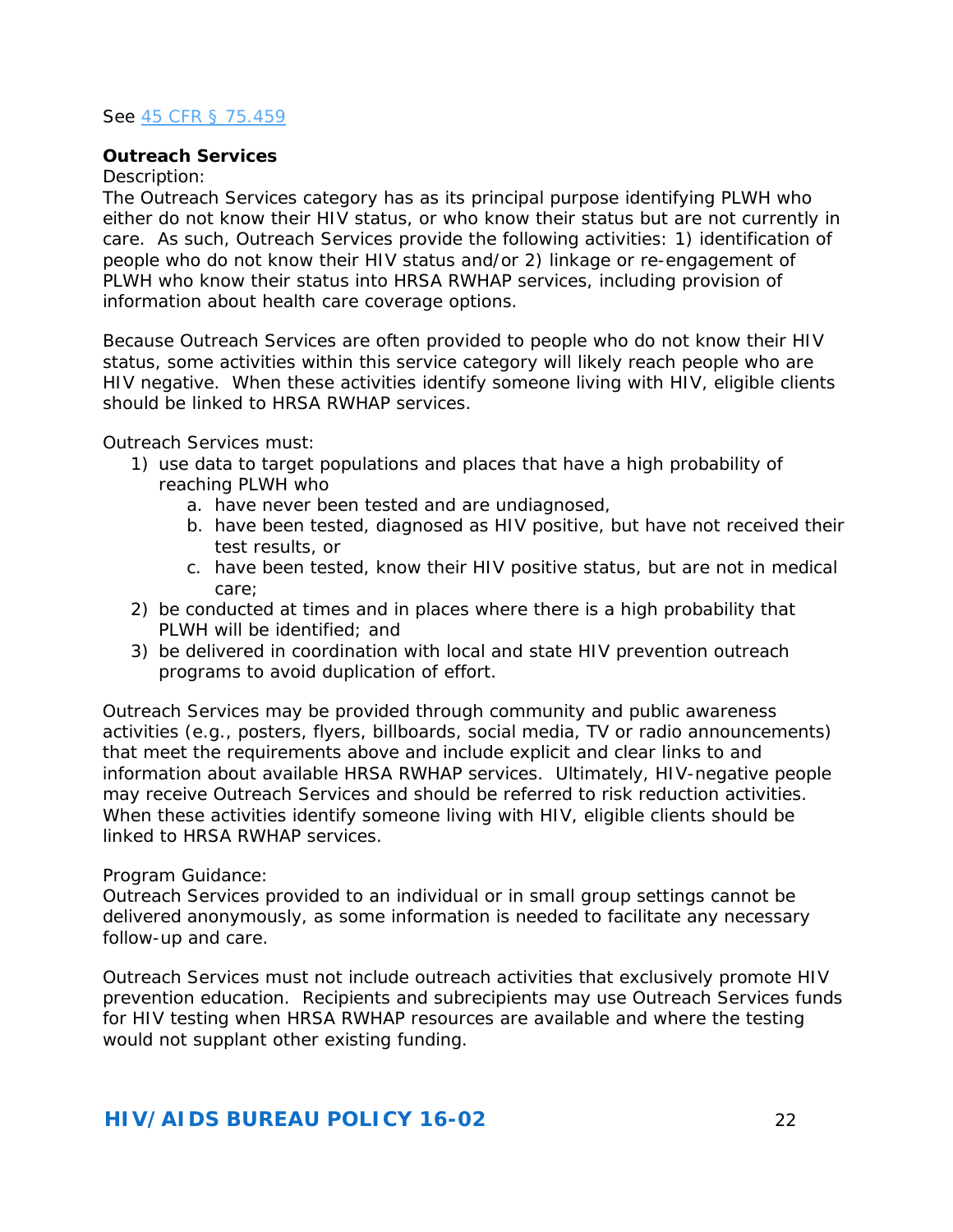Outreach Services, as described here, replaces PCN 12-01.

<span id="page-22-0"></span>*See also* Early Intervention Services

#### **Permanency Planning**

*See* Other Professional Services

#### <span id="page-22-1"></span>**Psychosocial Support Services**

*Description:*

Psychosocial Support Services provide group or individual support and counseling services to assist HRSA RWHAP-eligible PLWH to address behavioral and physical health concerns. Activities provided under the Psychosocial Support Services may include:

- Bereavement counseling
- Caregiver/respite support (HRSA RWHAP Part D)
- Child abuse and neglect counseling
- HIV support groups
- Nutrition counseling provided by a non-registered dietitian (*see* Medical Nutrition Therapy Services)
- Pastoral care/counseling services

#### *Program Guidance:*

Funds under this service category may not be used to provide nutritional supplements (*See* Food Bank/Home Delivered Meals).

HRSA RWHAP-funded pastoral counseling must be available to all eligible clients regardless of their religious denominational affiliation.

HRSA RWHAP Funds may not be used for social/recreational activities or to pay for a client's gym membership.

For HRSA RWHAP Part D recipients, outpatient mental health services provided to affected clients (people not identified with HIV) should be reported as Psychosocial Support Services; this is generally only a permissible expense under HRSA RWHAP Part D.

*See also* Respite Care Services

#### <span id="page-22-2"></span>**Rehabilitation Services**

#### *Description:*

Rehabilitation Services provide HIV-related therapies intended to improve or maintain a client's quality of life and optimal capacity for self-care on an outpatient basis, and in accordance with an individualized plan of HIV care.

#### *Program Guidance:*

Allowable activities under this category include physical, occupational, speech, and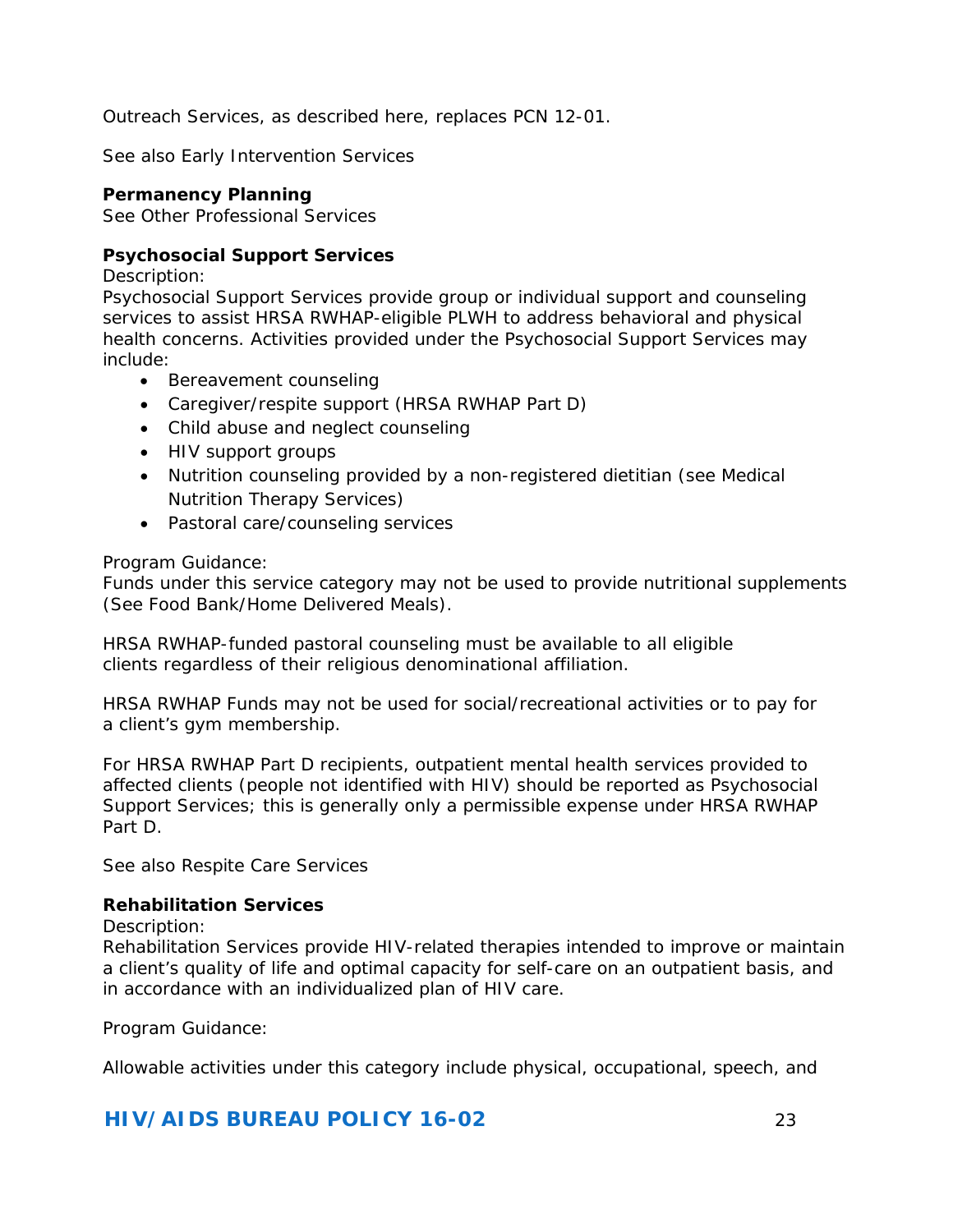vocational therapy.

Rehabilitation services provided as part of inpatient hospital services, nursing homes, and other long-term care facilities are not allowable.

#### <span id="page-23-0"></span>**Referral for Health Care and Support Services**

#### *Description:*

Referral for Health Care and Support Services directs a client to needed core medical or support services in person or through telephone, written, or other type of communication. Activities provided under this service category may include referrals to assist HRSA RWHAP-eligible clients to obtain access to other public and private programs for which they may be eligible (e.g., Medicaid, Medicare Part D, State Pharmacy Assistance Programs, Pharmaceutical Manufacturer's Patient Assistance Programs, and other state or local health care and supportive services, or health insurance Marketplace plans).

#### *Program Guidance:*

Referrals for Health Care and Support Services provided by outpatient/ambulatory health care providers should be reported under the Outpatient/Ambulatory Health Services category.

Referrals for health care and support services provided by case managers (medical and non-medical) should be reported in the appropriate case management service category (i.e., Medical Case Management or Non-Medical Case Management).

<span id="page-23-1"></span>*See also* Early Intervention Services

#### **Respite Care**

#### *Description:*

Respite Care is the provision of periodic respite care in community or home-based settings that includes non-medical assistance designed to provide care for an HRSA RWHAP-eligible client to relieve the primary caregiver responsible for their day-today care.

#### *Program Guidance:*

Recreational and social activities are allowable program activities as part of a Respite Care provided in a licensed or certified provider setting including drop-in centers within HIV Outpatient/Ambulatory Health Services or satellite facilities.

Funds may be used to support informal, home-based Respite Care, but liability issues should be included in the consideration of this expenditure. Direct cash payments to clients are not permitted.

Funds may not be used for off premise social/recreational activities or to pay for a client's gym membership.